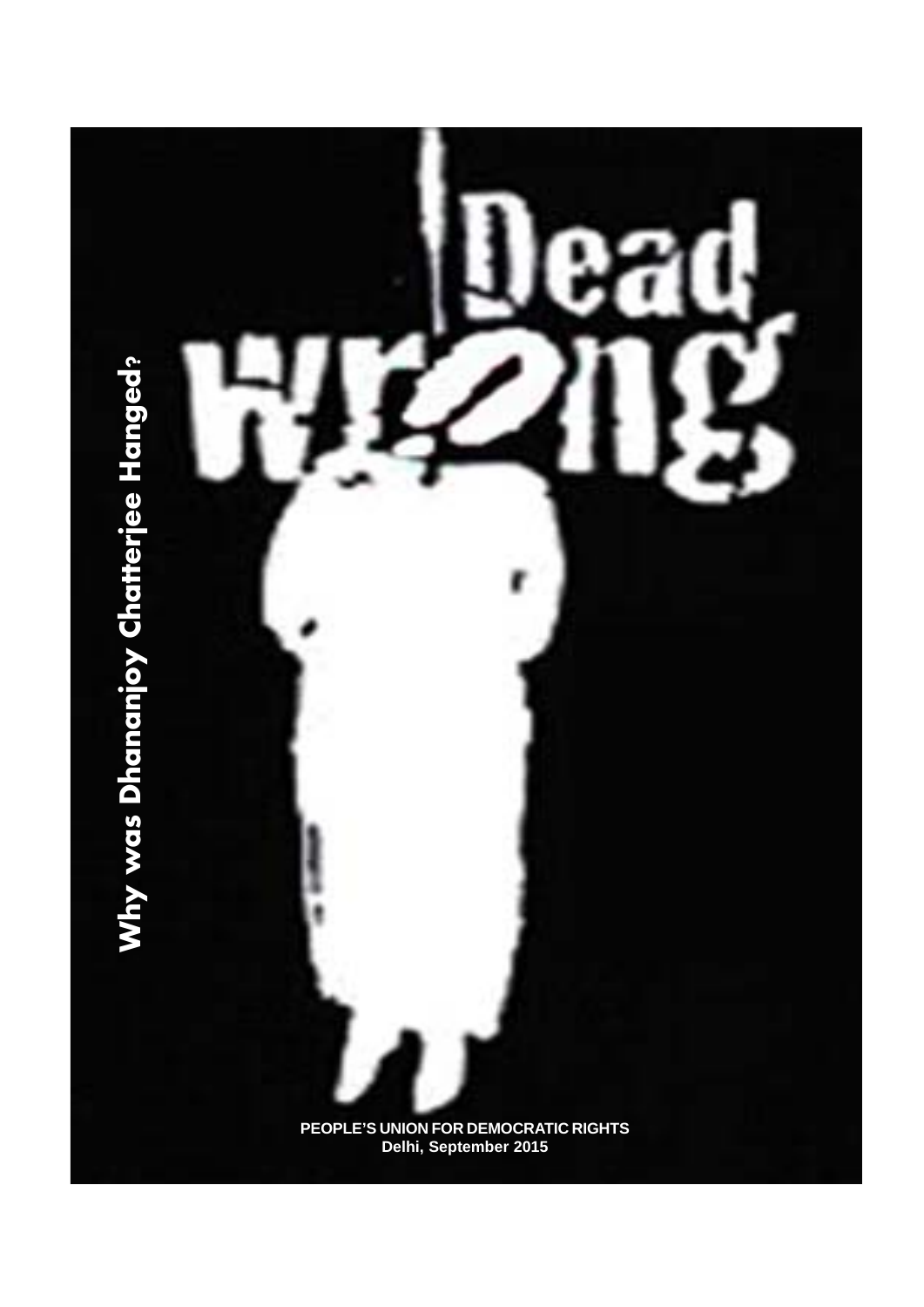## **C O N T E N T S**

## PREFACE **1**

1. THE FOURTEEN YEARS **2** *Box: "Dhananjoy's petition was a mess—Peter Bleach* **3**

2. THE RAPIST MUST DIE! VS. RIGHT TO LIVE **4** *Box: Ban on documentaries* **6**

3. THE PROSECUTION'S CASE **7**

4. MISSING LINKS **10**

5. WAS THAT A FAIR TRIAL? **12** *Box: The findings by two professors* **15**

6. A BIASED JUDGEMENT **17** *Box: "Rarest of rare" and the burden of history* **18**

7. HANG THE POOR **21**

8. WHY MUST DHANANJAY CHATTERJEE DIE? **23**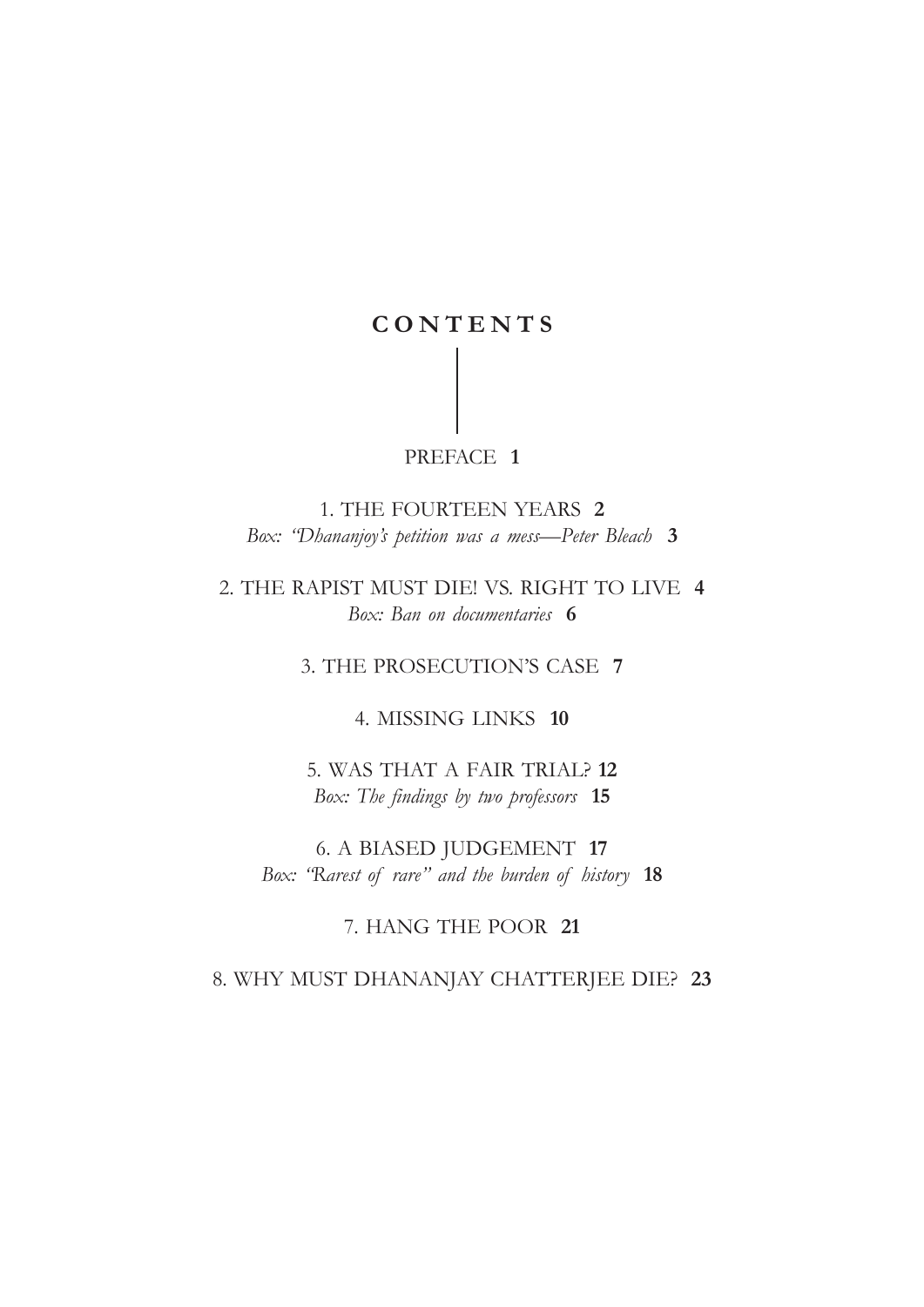## **P R E F A C E**

**O**n 14th August 2004, thirty-nine year old Dhananjoy Chatterjee was hanged in Kolkata's Alipore Correctional Home for the rape and murder of Hetal Parekh in March 1990. The hanging of Dhananjoy was upheld by the courts and by two Presidents as an instance of a "rarest of rare" crime which is punishable with death. Revisiting Dhananjoy's hanging, the focus of the present report, is a necessary exercise as it sheds some very valuable light on the contemporary debate on the efficacy of death penalty as a justifiable punishment. In 2004, on the eve of the hanging, PUDR did everything possible to prevent it—a last minute mercy petition signed by eminent individuals, an all-night vigil as a mark of protest and, distribution of leaflets for creating a wider public opinion against death penalty (see Box, p 23). Importantly, PUDR's opposition to Dhananjoy's execution was not based on his innocence or guilt; instead, the demand for the commutation of his sentence arose out of the opposition to death penalty. The demand was, as it is now, the abolition of death penalty.

A whole decade has elapsed since the time of Dhananjoy's hanging; so, why this report? Is it to prove that Dhananjoy was actually innocent? Significantly, two important events have happened in recent months which have prompted the need to revisit the past. One, an interim report based on an in depth investigation by two professors of the Indian Statistical Institute, Kolkata, released in June 2015, has raised serious doubts about Dhananjoy's conviction and execution. The report argues that a perfectly logical hypothesis, consistent with the facts produced by the prosecution, was overlooked by the courts--a hypothesis strong enough to warrant a fresh investigation, which, if pursued, could lead to retrial. In short, the interim report strongly argues that Dhananjoywas wrongly convicted.

Two, in the recent context of the Law Commission's recommendations on death penalty, the late President, Dr APJ Abdul Kalam, while reiterating his support for abolition, mentioned one case where he made an exception, that of Dhananjoy Chatterjee. In his memoir too, Dr Kalam had noted that in his tenure all pending mercy petitions had a "social and economic bias" which gave him "the impression that we were punishing the person who was least involved in the enmity and who did not have a direct motive in committing the crime." However, recalling the case of Dhananjoy, Dr Kalam said, "In that case I affirmed the sentence".

Taking the professors' findings as a starting point, PUDR returned to the case to re-examine whether the prosecution had established Dhananjoy's guilt beyond doubt, and whether, or not, the courts had fulfilled their task of subjecting the prosecution's case to adequate scrutiny. On the basis of the Sessions Court, High Court and Supreme Court judgments on Dhananjoy's case, contemporary newspaper reports, Dhananjoy's interview recorded in MS Sathyu's*The Right to Live,* and recent, landmark Supreme Court judgements on capital punishment, this report argues that the prosecution's story against Dhananjoy was full of loopholes and the courts' upholding of his death sentence was a flawed decision.

Additionally, the report reiterates what the ten eminent individuals had warned in their open letter of appeal for mercy for Dhananjoy in 2004, the "ever-present possibility of human error which becomes fatal in the case of capital punishment as it is irrevocable as it denies the right to review and redressal." The irrevocability of death penalty is such that the matter can never be done and dusted as some might want it. The correctness of the sentence and the fairness of the trial are questions that remain and, remind what an actor in a well-known play by Bertolt Brecht had placed before the audience: "a curious way of coping—to close the play leaving the issue open".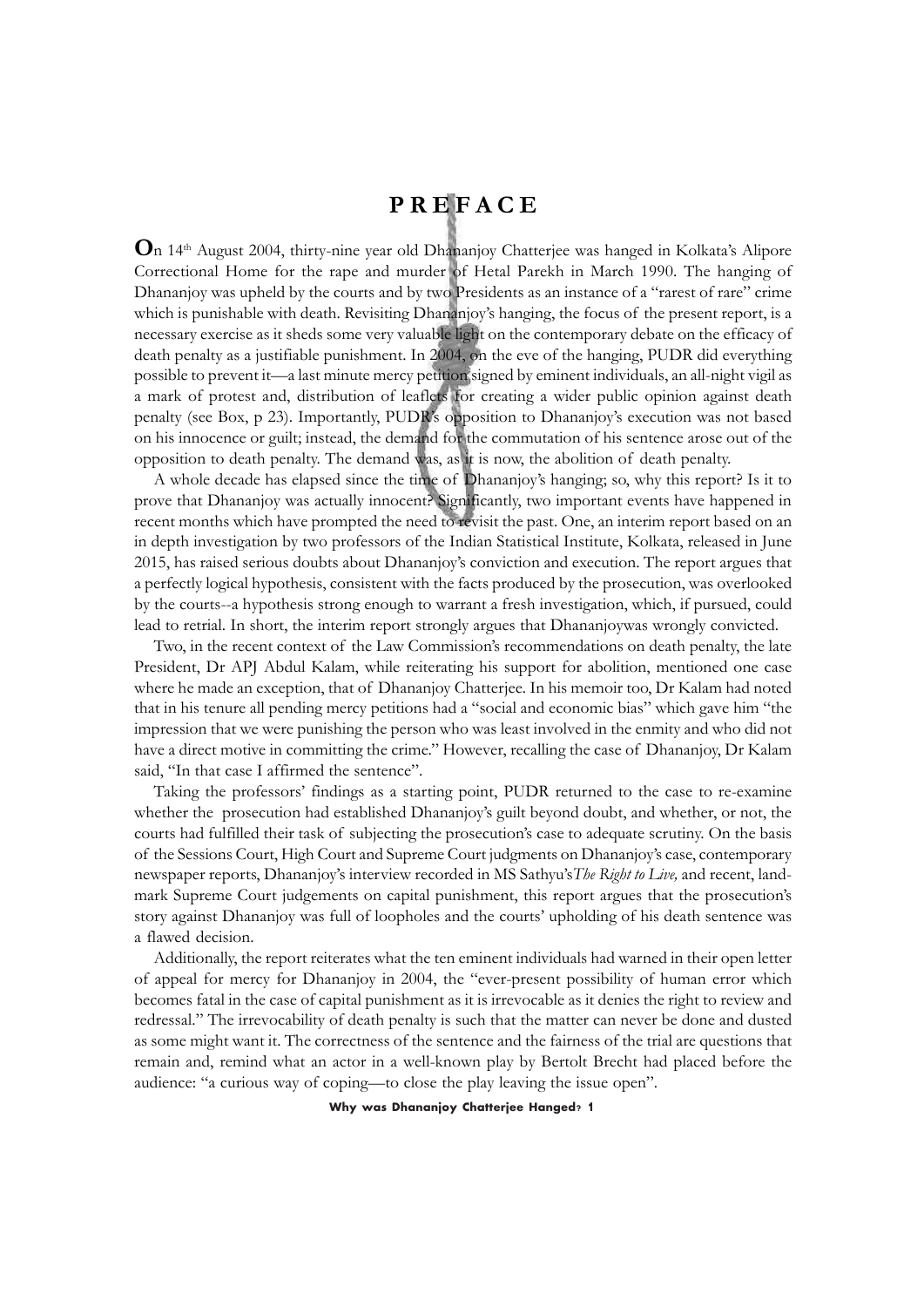The thrust of the report is to argue against the justifiability of death penalty as the Dhananjoy case serves as a solid illustration of how the process of a fair trial can be mired with errors, biases and prejudices. Besides reminding people that there can be no restitution in case of error due to the irreversible nature of death penalty, and that the punishmentis inherently arbitrary as the concept of 'rarest of rare' fails the test of objectivity, the report emphatically reiterates that it is the poor who bear the cross.

## **THE FOURTEEN YEARS**

**D**hananjoy Chatterjee was arrested in May 1990 from his home in Kuludihi village in Bankura district of West Bengal, two months after the gruesome rape and murder of Hetal Parekh in her flat in Kolkata's Bhowanipore area, allegedly committed by him. Dhananjoy was sentenced to death by the Alipore Sessions Court in 1991 and the High Court confirmed it in 1992. The Supreme Court ratified it in 1994 when the two-member bench described the crime as 'rarest of rare', a "pre-planned cold blooded brutal murder" committed "without any provocation". Soon after the verdict, Dhananjoy filed a review petition before the Supreme Court which was dismissed on 20<sup>th</sup> January 1994. He then filed a mercy petition before the Governor who refused to intervene. Next, Dhananjoy filed a writ against the Governor's decision in the High Court and also obtained a stay on his execution as his petition for mercy was pending. In March 1994, the High Court extended his execution till the disposal of his petition. In the meantime, his wife and brother also petitioned the Supreme Court for a similar stay.

Between March 1994 and October 2003, Dhananjoy lived a bizarre life on the death row as his writ against the Governor was forgotten by the High Court which also forgot to vacate the stay which he had obtained in March 1994! Significantly, in June 1994, the then President, Shankar Dayal Sharma, rejected his mercy petition, but his execution remained indefinitely deferred. It took the High Court nine years to discover the pending writ and vacate the stay as the matter came to the notice of the Judicial Department only in October 2003. The stay was vacated in November 2003 by a single judge of the High Court who also rejected Dhananjoy's 1994 writ against the Governor. Dhananjoy then filed a writ seeking commutation which was turned down by a division bench of the High Court in January 2004. Next, Dhananjoy filed a special leave petition before the Supreme Court citing the matter of inordinate delay. The apex court declined it in March 2004 as it found nothing wrong in the role of the High Court or that of the Governor. Instead, it directed Dhananjoy to file a fresh mercy petition before the Governor, which he did. When the Governor rejected it in June 2004, Dhananjoy filed another appeal before the Supreme Court. The court declined the matter yet again, and asked, "How many times will he file?" Meanwhile, the date of his hanging was fixed for 25<sup>th</sup> June 2004—a decade after his first mercy petition was rejected.

However, the Home Ministry stayed the hanging as the matter was before the President who had also been petitioned by several human rights organizations. On 4<sup>th</sup> August 2004,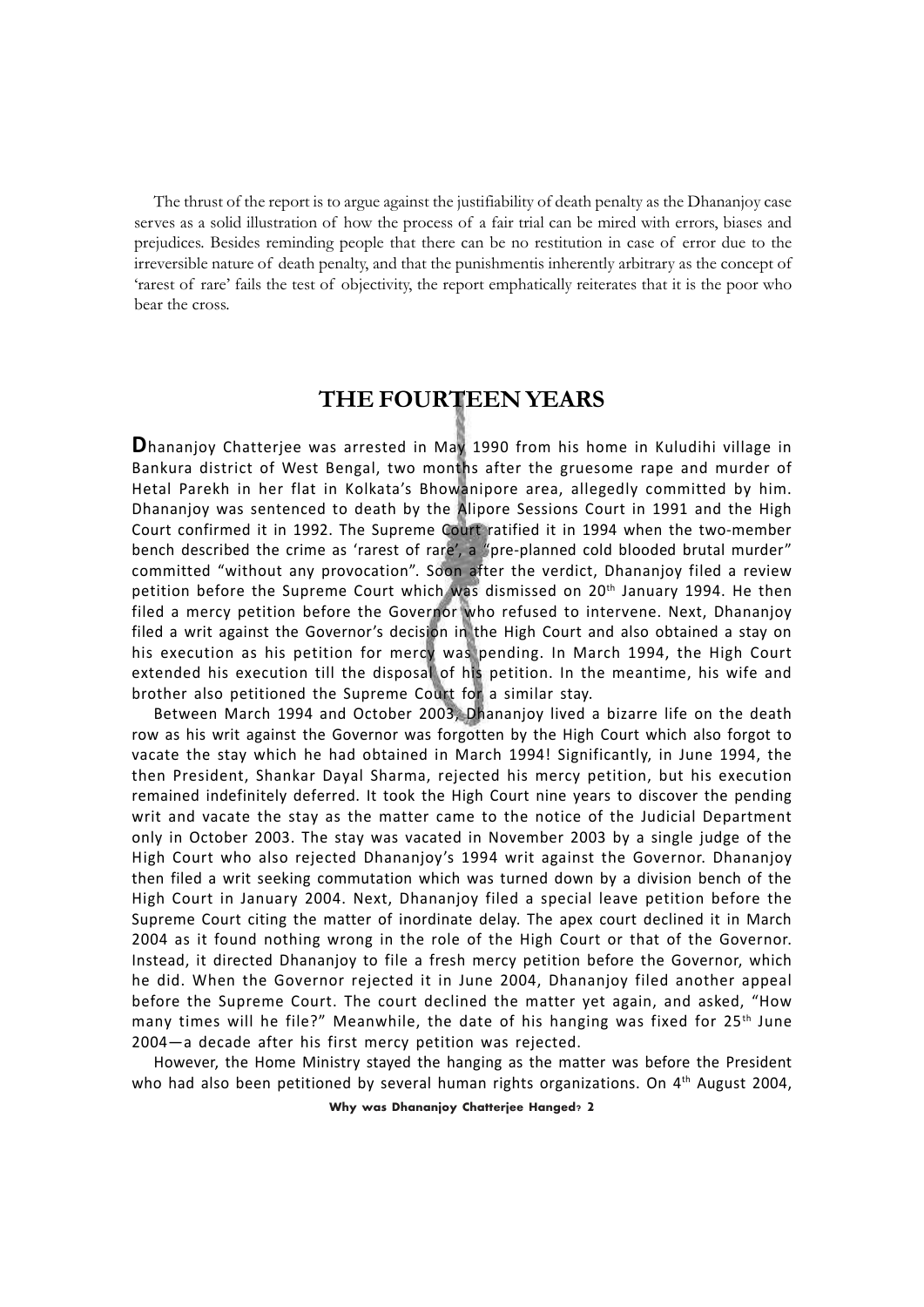President Kalam rejected Dhananjoy's second mercy petition. A last minute appeal filed by his brother before the Supreme Court on  $11<sup>th</sup>$  August came to nought as it was rejected by a five-member bench. On 13<sup>th</sup> August, the Chief Justice of Calcutta High Court dismissed a PIL which sought a stay on the execution. On 14<sup>th</sup> August2004, Dhananjoy Chatterjee was hanged to death in Kolkata's Alipore Central Jail. On the day of execution, Dhananjoy was exactly thirty nine years old.

Why was Dhananjoy not worthy of mercy? For over fourteen years he was behind bars, the greater part in solitary confinement. He hailed from a poor Brahmin family which depended upon his earnings as a security guard. All through the trial he received inadequate legal assistance and he had maintained that he was innocent. He had no previous criminal record and none to show for his fourteen years of prison stay. He maintained that he was being hanged as he was poor. His lack of access to proper legal defence, a lack of awareness of his rights, the anti-poor nature of the criminal justice system were patently borne out in a small write-up that Peter Bleach, the well-known accused in the Purulia Arms Drop Case, had sent to *The Hindustan Times,*two days before the hanging.

#### **"***Dhanajay's Petition was a Mess***": Peter Bleach**

"I knew Dhananjoy Chatterjee personally. We were imprisoned in adjacent blocks at the Alipore Central Correctional Home. I wrote some of the petitions that were heard in the high court a little while ago.

He is not a goonda or a mafia boss. He is polite, quiet and poor. Not for him designer clothes, flashy sunglasses or gold watches. He has none of the trappings of the jail mafia. He is also illiterate, at least in English. He also doesn't understand the judicial system.

When the government started making plans to hang him, somebody gave me his case papers to see if anything could be done. At face value, his case papers seemed to be in order. But his appeal for mercy, written and submitted years before, seemed to me to be a ridiculous document. It made no sense. Through an interpreter I asked him what he had said in his petition. He told me he didn't know what he had said — another prisoner who worked for the jail welfare department had written it. It was a disgrace and it is no wonder it was rejected.

When I read the trial record, it was obvious Dhananjoy had been convicted on the basis of the most indecisive circumstantial evidence imaginable. There were serious defects in the evidence of certain witnesses. On that basis alone, a conviction, let alone a death sentence, could be safely ruled out. But apart from the defects in the trial evidence, the Supreme Court has specifically directed that when there is undue delay in the execution of a death sentence, that sentence must be commuted to life imprisonment.

I wrote a petition for Dhananjoy on that basis. And I was absolutely right. That is amply proven by the extraordinary fact that the prosecutor's primary submission was that the delay in execution was Dhananjoy Chatterjee's own fault! Even more extraordinary, the court accepted that submission. No one bothered to explain how an illiterate man incarcerated in a jail and with no personal access to the courts could possibly be held to blame for the delay in his own execution.

Let's not make any mistake about what is happening here. Dhananjoy is going to be hanged because he is a poor man without any influence. Do we really think he would be hanged if he was a wealthy, upper caste man, a politician, a filmstar or a gang boss with political connections? Of course not. Ways are always found to acquit such people."

*Source: The Hindustan Times, 12th August 2004*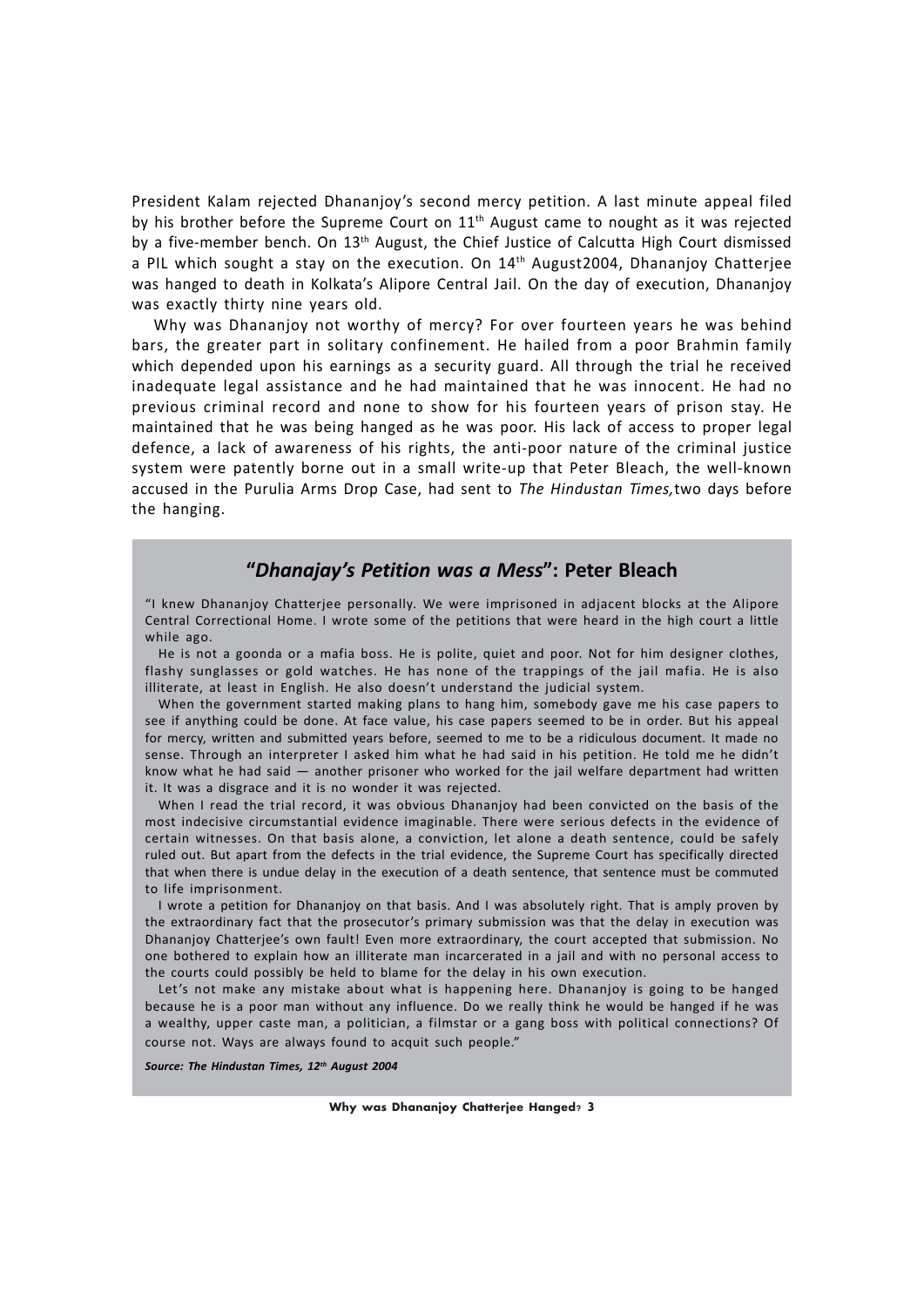## **THE RAPIST MUST HANG! VS. THE RIGHT TO LIVE**

**I**n June 2004, while participating in an open debate on whether or not capital punishment was desirable, Mira Bhattacharjee, wife of former Chief Minister, Buddhadeb Bhattacharjee, said, "I have come here as a mother. Dhananjoy has committed a heinous crime. He is a disease in society which has to be removed." Reacting sharply to the manifold ways in which Dhananjoy's family was 'using' the media, she asked, "Where were those people who talk about human rights when Parekh's family had to leave the city after the ghastly incident?" Across party lines, people agreed and demanded that the 'beast' be hanged immediately.

The protesters demanding death must have known that death penalty does not have a deterrent effect on crimes like rape as there have been many shocking incidents in the past and which have continued well into our times. The question then is, why the clamour? In many ways, the Dhananjoy case recalled the savagery of the rape and murder of a naval officer's children, Gita-Sanjay-Chopra, in the late 1970s for which, Billa and Ranga, the two accused were hanged in 1982. Since Dhananjoy was the first convict accused of rape and murder in recent times, the protests represented a renewed consciousness, a belief that heinous crimes against women cannot be tolerated in society. Yet, it is significant to note that such a demand is *not* made in all instances of 'gruesome' rape.

For instance, in Deoria district of Uttar Pradesh, 3 dalit girls were found murdered in March 2015. Two of the girls were minor and, while the families alleged gang rape, the police were not ready to call it 'rape' as they believed that it was the fallout of a 'one-sided love affair'. In June 2014, a seventeen year old dalit girl was raped and murdered in Karur district of Tamil Nadu and her naked body was found by passers-by in a betel leaf farm. While the incident created tensions in the area, there was hardly any protest elsewhere. The same year, in May 2014, the incident of hanging and raping of two dalit cousins in Badaun, Uttar Pradesh, which sent shock waves, reached an entirely unpredictable ending as the initial post-mortem findings were set aside by the CBI which insisted that it wasn't a case of rape at all. These cases show that not only do the police doubt accounts provided by the victims' families, listless public protests prevent the matter from being taken seriously. Inevitably then, the need to protest and demand capital punishment has to be seen as limited to cases in which the protesters can identify themselves with outrage of the victims and their families.

Granted that the sensitivity of the urban population is limited to matters of middle-class conscience, what needs to be noted is the fury of the lynch mob in the Dhananjoy episode. A well-known author and former journalist, Nimai Bhattacharjee, is reported to have said, "I am sure he will be hanged. But we want hanging in public to send a message to other Dhananjoys in society". Actors and other celebrities joined the chorus and the hangman, Nata Mullick, not to be outdone, reportedly said that Dhananjoy should be "thrown in a tiger's cage". Judging by the public furore, it was apparent that hardly anyone bothered to inquire whether Dhananjoy had got a fair trial, whether his guilt was established or not.

On the eve of Dhananjoy's execution, very few inquired why this case of March 1990 had hit the headlines and not the other—the grisly gang-rape of three health officers, two months later in May 1990, in which one of the victims died-- the Bantala case, which was the handiwork of CPM goons. Those who were baying for Dhananjoy's blood chose to forget how the goons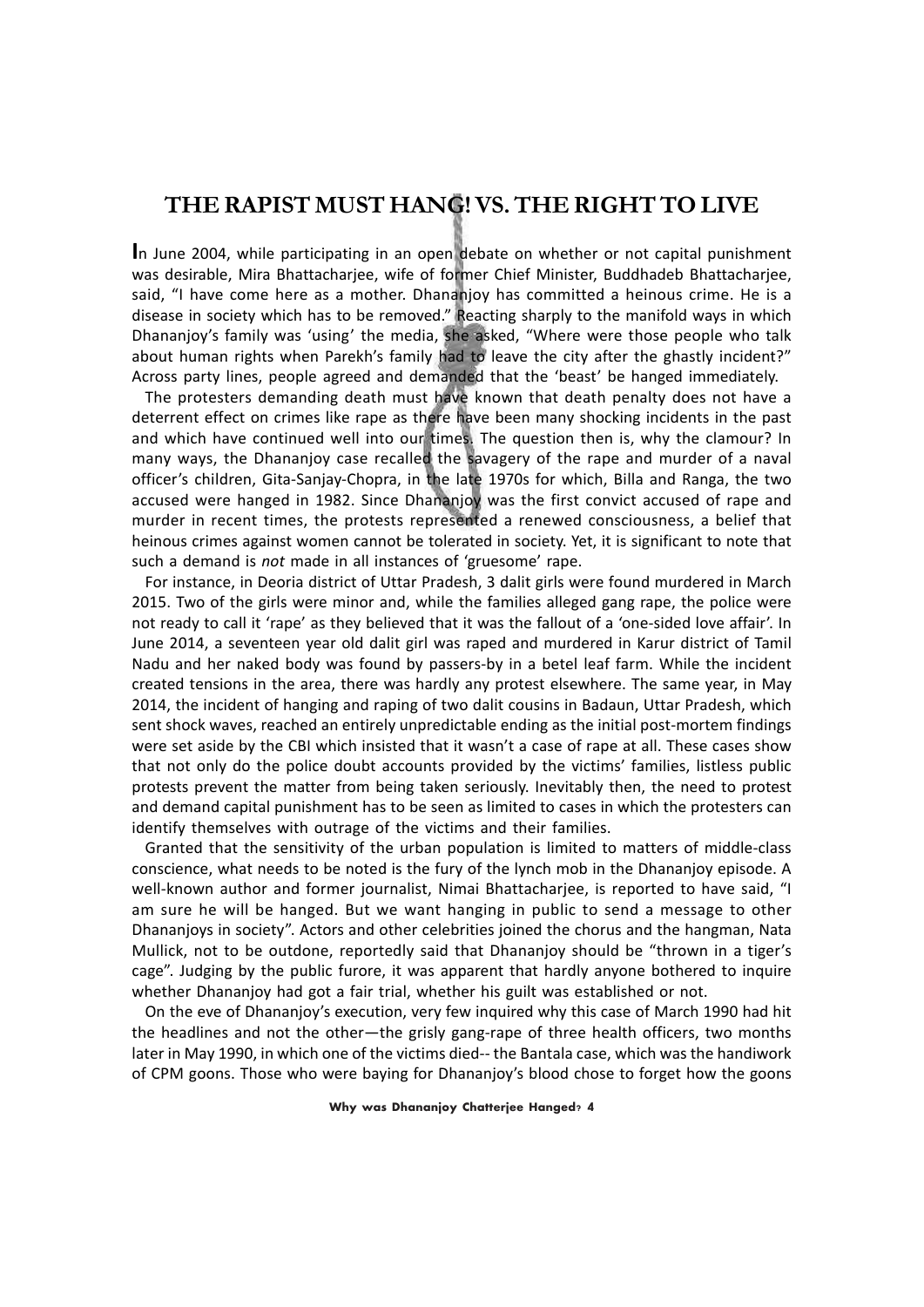murderously killed the driver of the vehicle, how the naked bodies of the women were found in the paddy field and how, during the post-mortem inquiry, a torch was found inside deceased, Anita Dewan's vagina. Shockingly, the then Chief Minister, Jyoti Basu, had dismissed the case by famously saying, "Such incidents do happen, don't they?" Rape as a political tool was not new and the intelligentsia of Kolkata was well aware of this dimension in the Bantala case.So, why Dhananjoy? Was it because he had no political godfathers to protect him from the gallows? Was it because the murky incident, of rape and murder of a defenceless middleclass girl by a security guard, particularly enraged the intelligentsia as it reminded them of their vulnerabilities?

Unfortunately for Dhananjoy, the repeated rejection of mercy petitions based on the judgment influenced public opinion as far as his guilt as a rapist-cum-murderer was concerned. Consequently, the campaign to save him was restricted to opposition to the barbaric, irrevocable and unjust nature of death penalty. In Kolkata where the divisions in public opinion were most sharp, the well-known film maker, Mrinal Sen's comments expressed in *Frontline* (August 14-24, 2004) appropriately summed up the sentiments of those who were opposed to death penalty: "I have always been against capital punishment. The death penalty is a cruel and brutal practice. I am not saying this in defence of Dhananjoy Chatterjee. I have nothing but contempt for that man. But I am against any kind of brutality. Let him be punished for the rest of his life for what he has done."

However there *was* one initiative to learn and tell Dhananjoy's story. In 1994, when the Supreme Court had given its verdict, the well-known film maker, MS Sathyu wanted to do a film on the issue as he was convinced that death penalty should have no place in a democratic polity. *The Right to Live* is a remarkable documentary which features an extended interview with Dhananjoy in his cell in Alipore Jail and it also shows the condition of the family—how they'd sunk into poverty because of trying to meet the legal expenses. The film opens the debate by interviewing many legal experts and capturing diverse opinions for and against, but makes clear its conviction, of abolishing death penalty. Most importantly, Dhananjoy maintains all through the interview that he is innocent and that he was framed. Although the interview was recorded in 1994, it tallied with what Dhananjoy purportedly told his brother, ten years later, on Sunday, 8th August, 2004: "I am being framed" (*Times of India, 9th August, 2004*). *The Right to Live* poses one question—why and what Dhananjoy was guilty of?

Given its relevance to the case, it comes as a shocking surprise that Sathyu had to wait till 2004 to screen the film. He had underestimated the bureaucratic problems that would beset him for wanting to interview Dhananjoy and was compelled to appeal to the Supreme Court to intervene. The legal delays in Dhananjoy's case had a strange consequence on Sathyu's endeavour as the Supreme Court gave permission for the interview but explicitly forbade its broadcast till the mercy petition was decided. As a result, Sathyu had to wait till August 2004 before he could show his film, *The Right to Live.* Subsequently, the rights of the film was sold to PSBT, Public Service Broadcasting Trust, a Delhi based NGO which screened it only once during its annual festival in 2012. Not surprisingly, very few people know about this film though it has been uploaded on the net. Given its relevance and the fact the only film which has an interview with Dhananjoy, the question to consider is whether there would have been a different story if it had been aired between  $4<sup>th</sup>$  August and  $14<sup>th</sup>$  August 2004, when the last desperate attempts were being made to save Dhananjoy's life.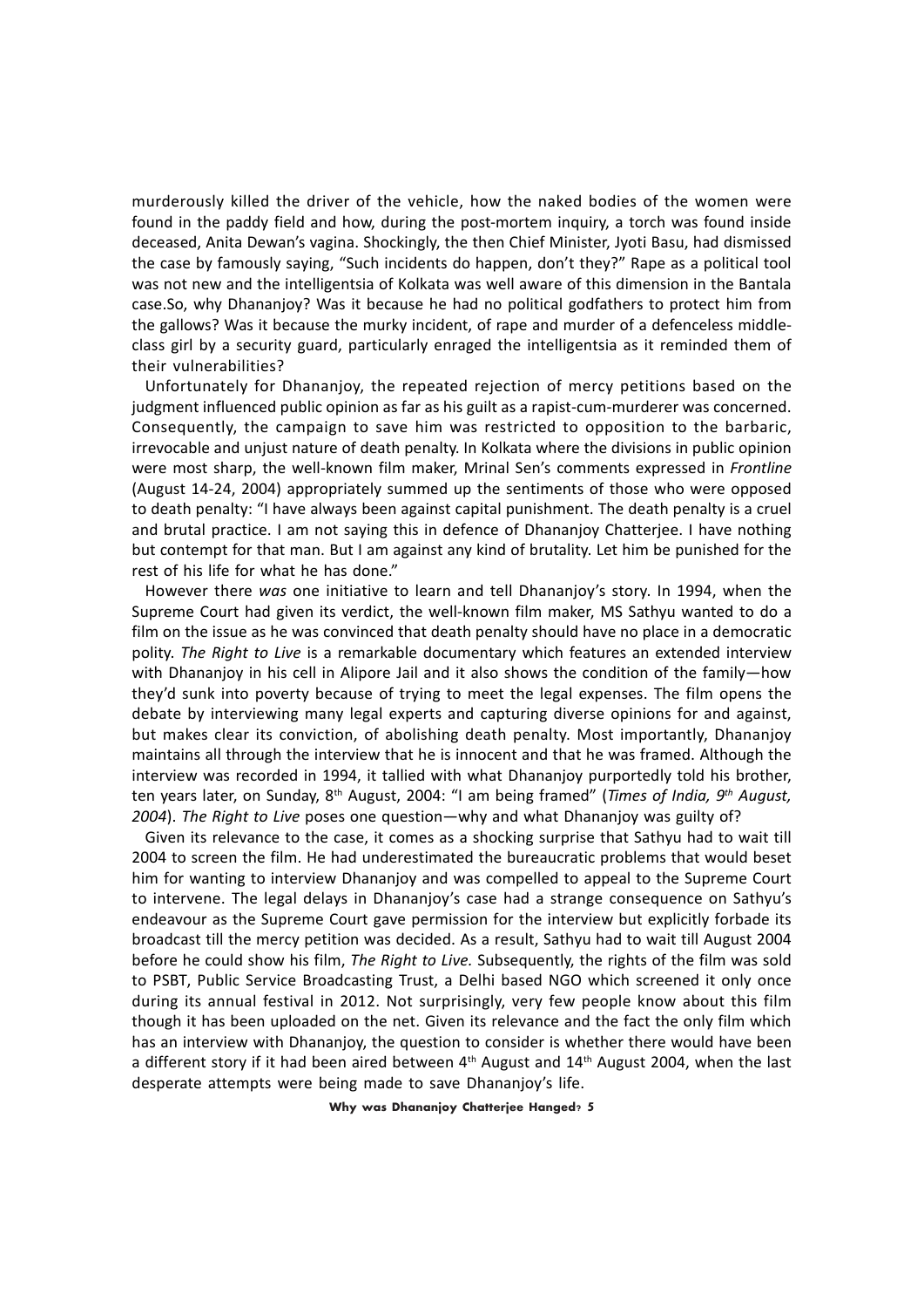#### **Bans on Documentaries**

In March 2015 when the Government banned the broadcasting of Leslie Udwin's *India's Daughter*, it sparked off an immediate and furious debate on the matter of interviewing rapist-killer, Mukesh Kumar, whose case was underway before the Supreme Court. There were several arguments placed against Udwin, beginning with the fact that she had not revealed her intention while seeking permission from the MHA, Ministry of Home Affairs, and Tihar Prison Authorities. Via the Delhi Police's FIR before the Metropolitan Magistrate, the Government sought a ban on the film as it violated a number of sections of the Indian Penal Code and also that of the Information and Technology Act. A 'restraining order' was passed on the issue on 3rd March 2015 by the Magistrate. At about the same time, in a letter to NDTV, several noted feminists outlined their objections: the presence of hate speech, the apprehension that the broadcast would affect the course of trial, how the film infringed the rights of the victim and accused, the misogynistic views of the defence lawyer, the graphic visuals, the incitement to violence in Mukesh's statement that death penalty will encourage rapists to murder the victims, strengthening of the stereotype of rapists as always poor and remorseless, and how it made a mockery of women's rights associated with the International Women's Day. They did not ask for a 'ban'; instead, they asked for a 'postponement' until the legal procedures were over.

As the debate gathered steam and many more joined in, it became clear that the real issue was the right to speech and information. Udwin's interviewing of Mukesh was preceded by Sathyu's attempts and also before that by journalist Prabha Dutt. In 1981, when Dutt sought permission for interviewing Billa and Ranga, under Article 19 (1) (c), the Supreme Court in *Prabha Dutt vs. Union of India & Ors*, drew attention to Rule 549 (4) of the Jail Manual which allowed a death sentence convict the right to communication, including journalists. Noting that the President had rejected the mercy petitions, the court held that while there are restrictions on Art. 19 (1) (c), the right claimed by the petitioner was restricted to "the right to means of information through the medium of an interview of the two prisoners who are sentenced to death".

The court also allowed several other newspapers to interview the convicts as they too had sought similar permission. The same was reiterated in a subsequent judgment, *Sheela Barse vs. State of Maharashtra* (1987), where the Supreme Court upheld the rights of convicts and those incarcerated and stated that information can be collated by interviewers who must abide by conditions as laid down by authorities.

While the above two instances show how the court has dealt with the question of interview, allowing interviews as part of a right to information but imposing restraints if the matters is sub-judice, these precedents are not upheld in each and every case. Unlike in the Dhananjoy or Mukesh Singh cases, where legal sanction had to be sought and the broadcast was restrained, the court did not feel it necessary to restrain the televised interview of Afzal Guru giving details of the crime or, consider the Nithari killer, Surinder Koli's appeal against his death sentence based on media misrepresentation.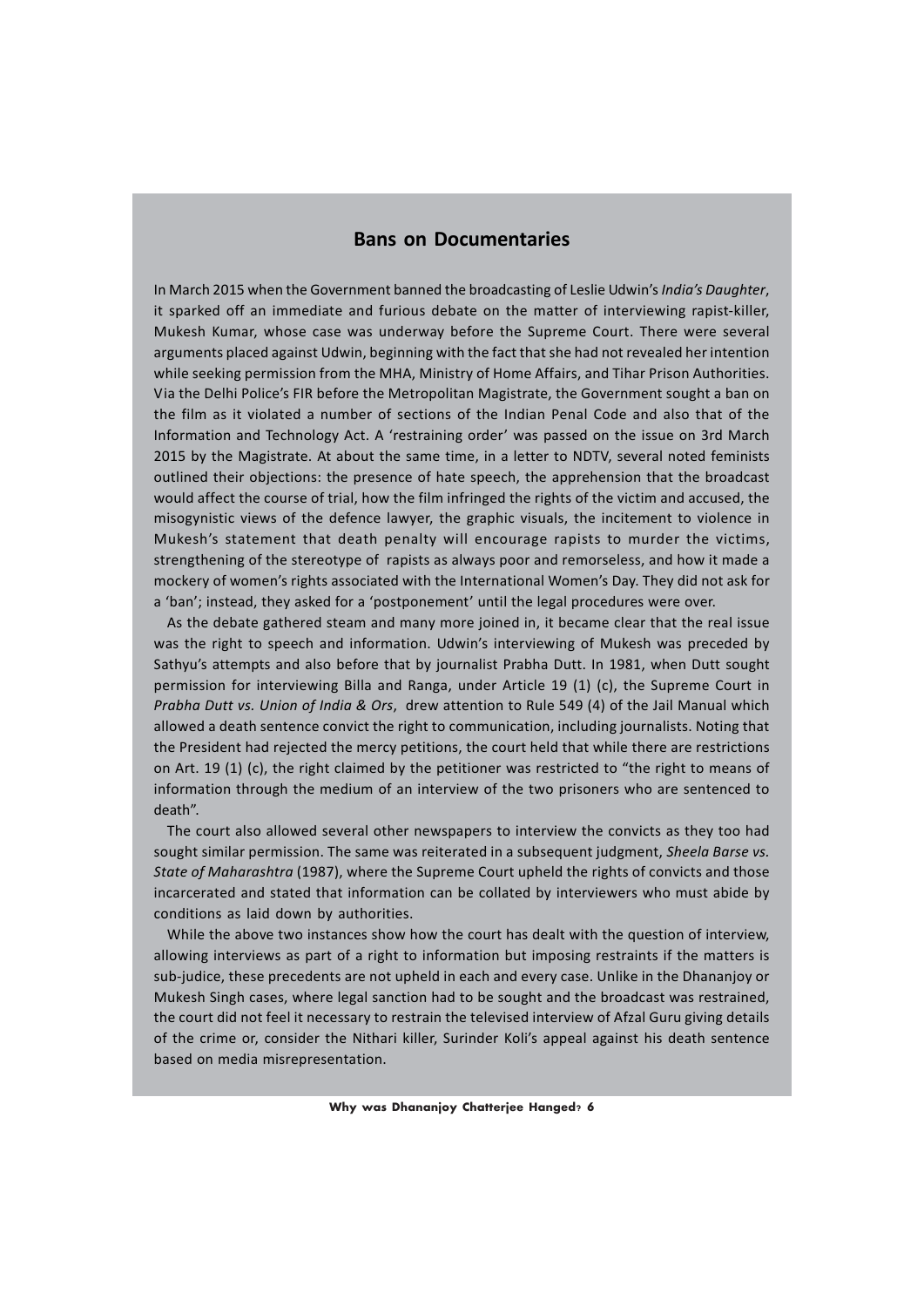## **THE PROSECUTION'S CASE**

**D**hananjoy is dead and gone, but the question remains: was the apex court's decision correct in sending him to the gallows? His tryst with death began when the trial judge sentenced him to death on 12th August 1991. He was sentenced under three sections of the IPC, Indian Penal Code—for murder (s. 302), rape (s. 376) and theft (s. 380). He was given the death penalty for murder, life imprisonment for rape and was awarded rigorous imprisonment for five years for theft. The prosecution stated thatDhananjoy worked as a security guard in the apartment complex where the eighteen year old victim lived with her brother and parents. On the morning of 5th March 1990, the victim's father left for work followed by the brother who left for his college and work at around 11.am. The victim returned home after writing her board exam at around 1 pm. In the evening, the mother left for her daily temple visit at about 5.20 pm. When she returned at about 6.05 pm, she was informed by the liftman that Dhananjoy had gone up to the apartment on the pretext of making a phone call to his supervisor. She expressed annoyance, but proceeded upstairs. Despite ringing the doorbell repeatedly, she was unable to enter the apartment. She raised an alarm and the neighbours and security personnel had to break down the door. The body of her deceased daughter was lying in the bedroom, her face was battered, her clothes were torn and blood-stained, her hands were bloody and her private parts were exposed. Blood drops were on the floor. The victim had lost consciousness and was pronounced dead by a doctor who examined her in the lift as the mother tried to take her downstairs. Within an hour, at about 7 pm, her son returned and by this time another doctor also pronounced her dead. The father returned around 8.30 and called the local police station at 9.15 pm. The police rushed and came and recorded the mother's testimony at 9.50 pm. The following day the family reported the theft of a new 'ricoh' wrist watch which had been stolen from the almirah.

The prosecution held that the twin crimes of rape and murder were committed by Dhananjoy in the mother's absence. It provided 15 circumstances and "cogent" evidence which were sufficient to incriminate the accused. On the basis of examination of 29 witnesses, it presented these circumstances and evidences which can be broadly categorized in four kinds: conduct and motives of the accused, the post-mortem findings, recoveries made from the crime site and from Dhananjoy's house and the false 313 statement that the accused made without any corroborative proof.

**Conduct of the accused:** The mother and father's testimonies informed that the family had lodged a complaint with the security agency as the victim had complained against Dhananjoy for teasing and following her to school. He had, as per the father's complaint, specifically asked the victim to go to the cinema, three days before the incident. On receipt of the complaint, Dhananjoy was transferred, via a written transfer note, from 5th March onward to another apartment building in North Kolkata. In violation of the transfer note, he reported for duty at the victim's apartment complex on the morning of 5th March and continued to be on duty till afternoon.

The testimony of a security guard stated that Dhananjoy had gone to the flat in the mother's absence on the pretext of making a phone call to the supervisor. While in the flat he answered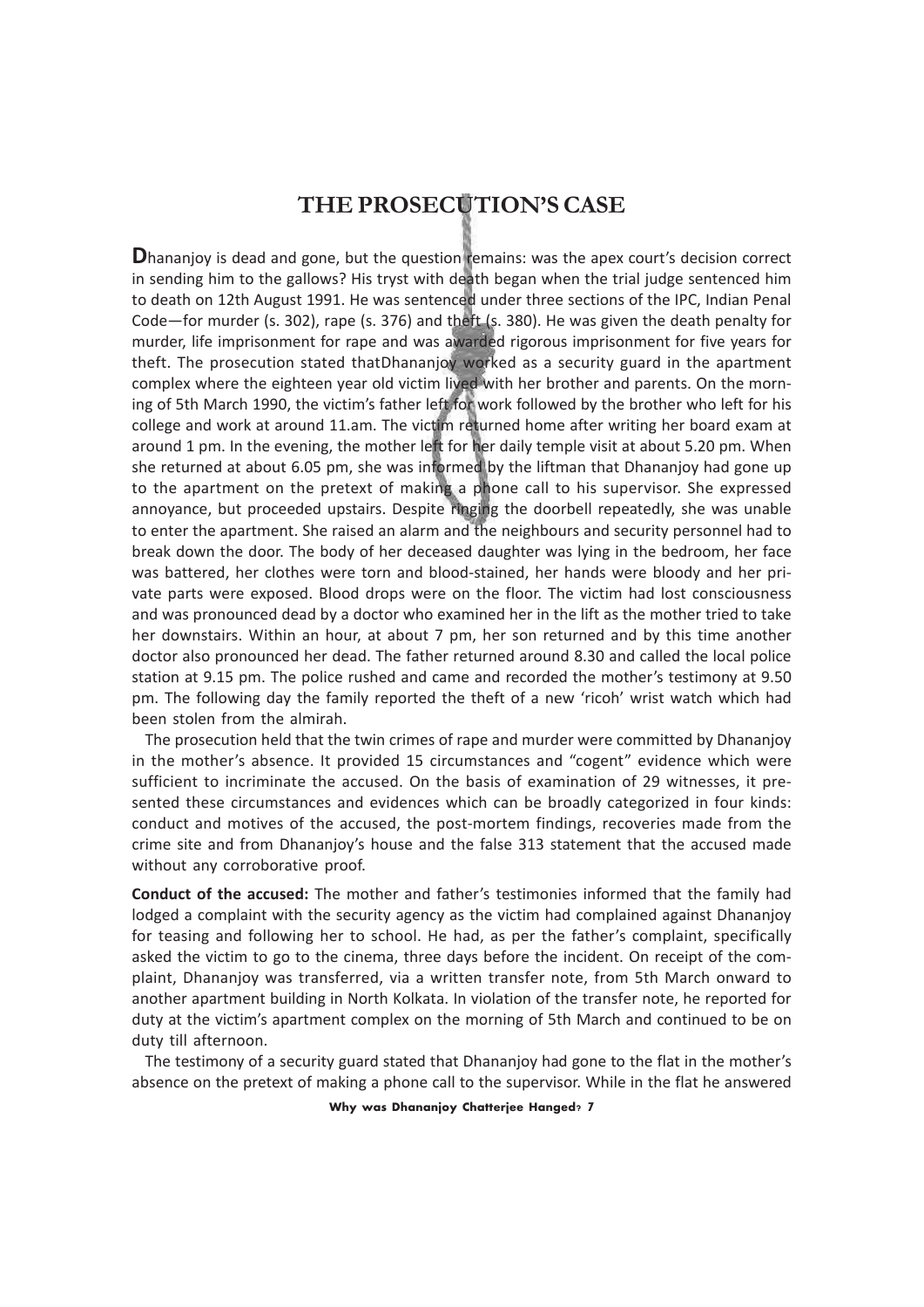the guard's calls from the victim's balcony as the supervisor had called in to find out if the guard who was to replace Dhananjoy had reported for duty. On learning that he had not and that Dhananjoy had done the duty as usual, the supervisor wanted to speak with him. The supervisor's testimony was vital as he met Dhananjoy after the latter returned from the victim's flat. According to him, Dhananjoy met him hurriedly downstairs and while he did not wish talk, he did confirm that he had received the transfer order. The supervisor then asked him to report to his new duty from the following day. Dhananjoy's meeting with the guard and supervisor was corroborated by the liftman as he saw the accused descend from the third floor and meet the two men. These testimonies confirmed that in the mother's absence, Dhananjoy went to the flat, was seen on the balcony of the flat and returned from it and was last seen near the flat before the discovery of the crime.

**Post-mortem findings:** The post-mortem report showed that the victim had sustained 21 injuries, mostly on the face and neck. The report noted fracture of the nasal bone and injuries across the face suggested that she had been hit forcefully. The abrasions on the right hip, elbow and face pointed to the fact that she had resisted the intruder, before dying. The report concluded that she had been smothered and strangulated to death. The internal examination showed fresh tears on the hymen and blood around the vagina. The discovery of the partially naked body in the bedroom and the status of her clothes and underwear suggested that considerable force had been used to remove the clothes. On the basis of the post-mortem findings, the medical examiner concluded that the victim had been and raped and murdered and that she resisted the attacker.

**Recoveries:** The recoveries made in Dhananjoy's house at the time of his arrest in May 1990 tallied with some of the evidence gathered from the victim's apartment—a broken neckchain, a shirt button and a missing Ricoh watch. A neighbour's domestic help identified the broken neck-chain as the very one that he had given Dhananjoy, a month before the incident. The broken button matched the shirt which was found on the rack in his house. A Ricoh watch matching the description of the loss from the victim's house was also recovered from there.The recovery of the grey trouser and cream shirt from his house matched with what the security guard had seen Dhananjoy wearing on that day.

**Abscondence:** Dhananjoy's guilt was evident from his speedy disappearance as he was nowhere to be seen from the evening of 5th March onward and it took the police two months to find and arrest him. Although his house in Kuludihi village in Bankura district was searched within a few days of the incident, he could not be found. He was finally arrested on 12th May 1990 from his house and was found hiding behind a stack of straw. In his statement recorded under s. 313, Cr.P.C, Dhananjoy maintained that he never visited the flat that day and claimed that he had gone to see a cinema after completing his duty, and returned to his village after making purchases for the sacred thread ceremony of his brother. He had no corroborative proof.

The prosecution argued that Dhananjoy felt rebuked after the victim complained against him and remained on the premises to seek revenge. He found his opportunity when the mother was away and committed the crime out of revenge and lust. On the basis of the prosecution's evidence and witness testimonies, the trial judge accepted the findings and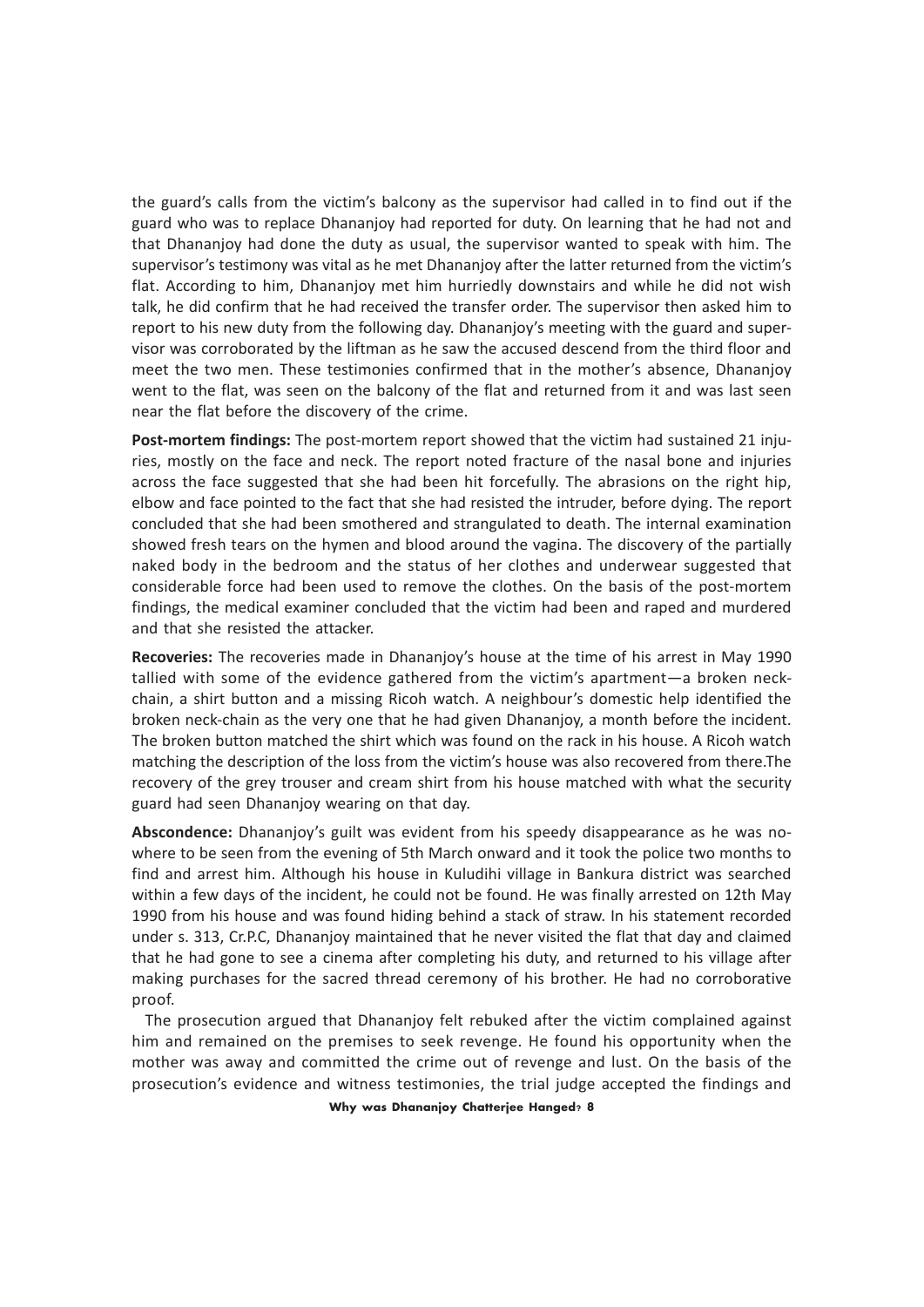placed the crime within the category of "rarest of rare". He maintained that the murder was "brutal, savage and diabolical" and cited the Indira Gandhi murder case in which the apex court justified the death sentence as the murder was committed by the security guards who were "duty bound" to protect the former Prime Minister. The trial judge noted that "in the present instance the accused was the security guard of the apartment and his duty was to provide security to the residents of the apartment. Instead of providing security, he committed the gravest offence of rape and murder of an innocent and defenceless girl, ostensibly for no provocation on her part."His punishment for murder, rape and theft were upheld a year after, in 1992, by the Calcutta High Court.

In *Dhananjay Chatterjee Alias Dhana vs. State of West Bengal* (11th January 1994), the Supreme Court re-considered the question of motives as Dhananjoy appealed against his conviction and sentence passed by the High Court. The defence drew attention to the fact that the High Court had held that the father's telephone call which was recorded in the police station as the FIR and not the mother's testimony which was recorded half an hour later. The defence argued that the motive for murder had not been established: that the complaint letter and written transfer order were afterthoughts as they were produced only on 29.6.1990; that the corroboration provided by the security guard was suspect as no criminal would inform him in advance of his visit to the apartment; that the testimonies of the supervisor and the guard show that there were no signs of "perturbedness" on Dhananjoy's part when he met them; and, that the absence of the cash memo regarding the "ricoh" wrist watch was a substantial omission.

The apex court disagreed with the defence's arguments regarding the improbability of a security firm giving written transfer order, as it held that there need be "no hard and fast rule regarding giving of oral or written transfer orders in private organisations". The court argued that the testimonies of the security guard and that of the supervisor had not been impeached and that there was nothing improbable in Dhananjoy informing the security guard about his trip up to the flat. At the same time, the court pointed out, that his hurried and shifty manner while conversing with his supervisor was "not normal" as a "supervisor would not normally be treated in this manner by a subordinate security guard." On the matter of the FIR, the court held that the mother's statement formed the legitimate basis of the FIR and not the father's cryptic call. The court dismissed the defence's argument about the non-production of the cash memo of the wrist watch, as it held that the mere non availability did not disqualify the statements of the salesman who identified it in court and testified that it had been bought by the parents of the victim.

Like the trial court, the apex court lent credence to the prosecution's story and reiterated that: a) Dhananjoy had "improper designs" on the victim as he used to tease her and seek her company for going to the movies; b) he felt spurned and decided to teach her a lesson for complaining against him; c) he wished to "gratify his lust"; d) that he did it in retaliation of the transfer order. Most importantly, it upheld the death sentence, reiterating that, "The faith of the society by such a barbaric act of the guard, gets totally shaken and its cry for justice becomes loud and clear."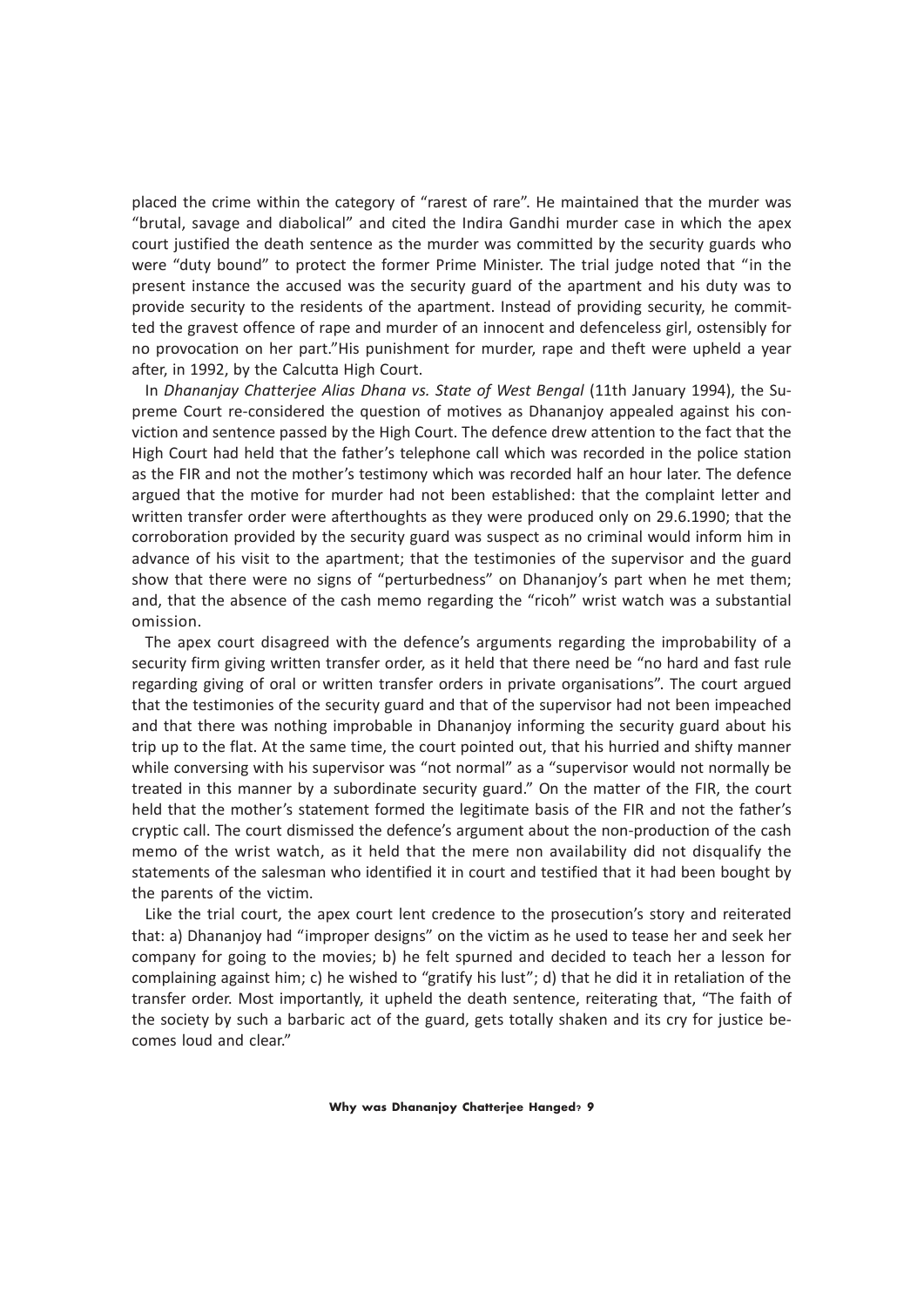## **MISSING LINKS**

**A**rguably, crimes of passion inevitably demonstrate lust and revenge; however, what needs to be considered is whether these motives and their alleged outcomes were conclusively established in Dhananjoy's case. The trial court judge noted that in the absence of eye-witnesses, the onus was on the prosecution to provide an entire chain of evidence which was consistent with the guilt of the accused and inconsistent with his innocence. However, a closer perusal of the judgment strongly suggests that a credible chain of evidence was not really established as several questions regarding recoveries, testimonies and motives remained unresolved.

#### **Where were the blood-stains?**

*No signs of struggle on Dhananjoy's appearance:* The post-mortem report had recorded that the victim had strongly resisted her attacker as even her hands had blood on them. But the security guard, supervisor and liftman who saw Dhananjoy after he had allegedly committed the crime and left the flat, did not report any injuries, scratches on his person or signs of a dishevelled appearance which would indicatethat he had been in a scuffle.

*No blood-stains on Dhananjoy's clothes:* Neither the security guard nor the supervisor who met Dhananjoy after he had left the victim's flat mentioned witnessing any blood-stains on his shirt and trousers. The forensic expert who examined the shirt did not find any bloodstains. If Dhananjoy wore no signs of injury on his person and wore the clothes that were identified which were free of blood stains, how could he be the murderer?

*No fingerprints recovered:* If Dhananjoy allegedly committed the rape and murder of the victim and also stole a wrist-watch from an almirah in the bedroom, where were the fingerprints?

#### **How was the victim killed?**

After his arrest in May 1990, the same medical examiner who had conducted the post-mortem, examined Dhananjoy and noted that the accused was capable of sexual intercourse and that he was sufficiently well built to overpower the victim. However, this did not establish how exactly Dhananjoy killed the victim after raping her. The post mortem records death due to asphyxiation and notes that the hyoid bone was broken. The serious injuries on the victim's face, jaw and head suggested the use of great force. There was blood on her face and her hair was matted with blood. The post-mortem findings are conclusive about the cause of death but they do not establish how Dhananjoy committed the act. Did he rain blows on her or smash her head against the foot of the bed, or use a heavy object like a jhoola or cradle in the bedroom? Or, did he hold her down smothering and asphyxiating her?

#### **What did the witnesses say?**

*Who saw Dhananjoy go up to the victim's flat?* In order to prove that Dhananjoy had gone to the victim's flat in the mother's absence, the prosecution relied on the testimonies of the security guard (PW 7), the supervisor (PW 6) and the liftman (PW 8).The guard did not actually see Dhananjoy go to the victim's flat. He said Dhananjoy had told him he was going to do so. The supervisor, whose statement was regarded as corroborative by the trial court, only learnt of this from the guard. The liftman denied in court that he had taken Dhananjoy up to the third floor, refuting the mother's testimony. So, even though the guard claimed that Dhananjoy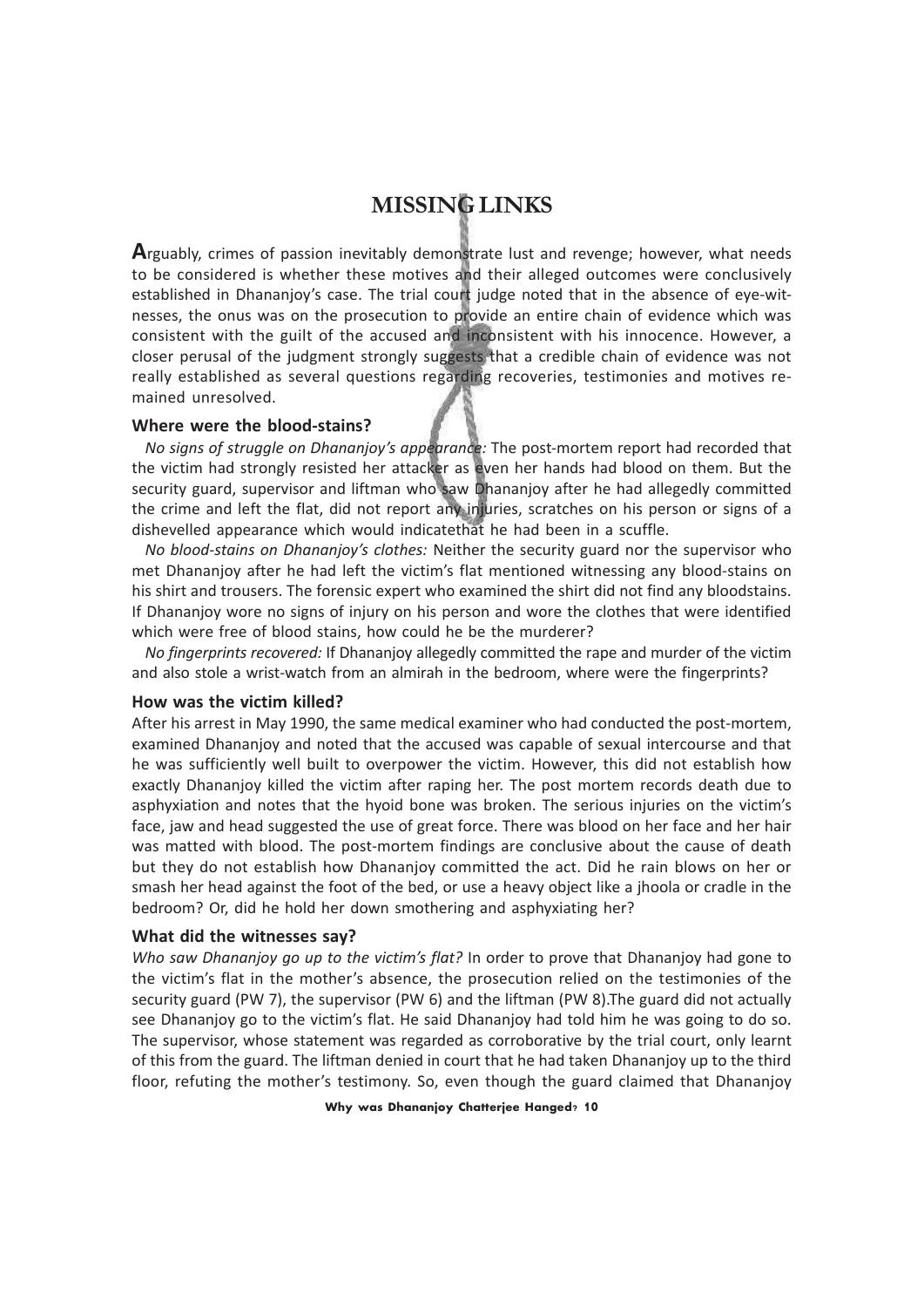told him so and the supervisor repeated what the guard told him, it is questionable whether anyone 'saw' Dhananjoy go upstairs.

#### **Was Dhananjoy in the apartment?**

The prosecution's claim about Dhananjoy's presence in the flat and the complex rested primarily on his having been seen on the balcony by the guard, and in the staircase heading downstairs and his conversing with the supervisor. But, did anyone see him leave the flat?The liftman said that he had seen Dhananjoy descend from the staircase around 5.30/5.45, talk to the security guard and supervisor, and head out of the gate of the complex, ten minutes before the mother returned. The security guard reported that when the supervisor had called in at 5.45, he called out to Dhananjoy as he knew that Dhananjoy had gone up to the flat. On cue, Dhananjoy came out onto the balcony of the victim's flat on the third floorand replied he would come downstairs.

If the liftman saw him on the staircase going down at 5.30/ 5.45, how could the guard have seen him on the balcony of the victim's flat presumably a few minutes after 5.45 pm, when the supervisor arrived? Inaccuracies regarding time are possible particularly since the witnesses were not aware of what Dhananjoy had planned to do and execute too. But they become important if they form the basis for proving the accused's presence at the scene at the time the crime was allegedly committed. How could Dhananjoy be at the balcony, on the stair case outside the apartment, hold a conversation with the supervisor, and head out of the gates all between 5.45- 5.50pm? The point was never addressed.

#### **Non examination of crucial witness**

Why was Bijoy Thapa, the guard who was to replace Dhananjoy at the victim's apartment complex, not examined? The prosecution rested its case on the fact that Dhananjoy did not comply with his transfer order. But then, so didn't Bijoy Thapa who was to replace Dhananjoy from the morning of 5th March. The High Court noted this absence, but deemed it unnecessary and, by doing so, it glossed over an important lapse.

#### **When did the mother go out?**

The mother stated that she went out of the flat, as was her regular practice, at about 5.20 pm and the same was corroborated by the security guard. However, the liftman had said that he had escorted the mother ten minutes after he resumed his duty after recess, at 4.pm. In which case, the mother would have left between 4.10 pm and 4.20 pm, and not at around 5.20 pm. When exactly did she go?

#### **How much time did Dhananjoy have?**

The prosecution held that Dhananjoy had gone up to the victim's flat in the mother's absence (between 5.20 and 6 pm) to commit the deed. The question is how much time Dhananjoy had to do so. If Dhananjoy reached the flat soon after the mother left the house at 5.20 pm, and came down around 5.45pm, it means that he did the following: he entered the flat, struggled with the victim, beat her up, raped and killed her, stole the Ricoh watch from the almirah, stepped out on the balcony to speak to the guard, and exited. He did this all in the space of 25 minutes without showing any signs on his person.It is true that the victim was alone, but for a first time murderer and rapist, was that sufficient time to do all this? The question was never asked.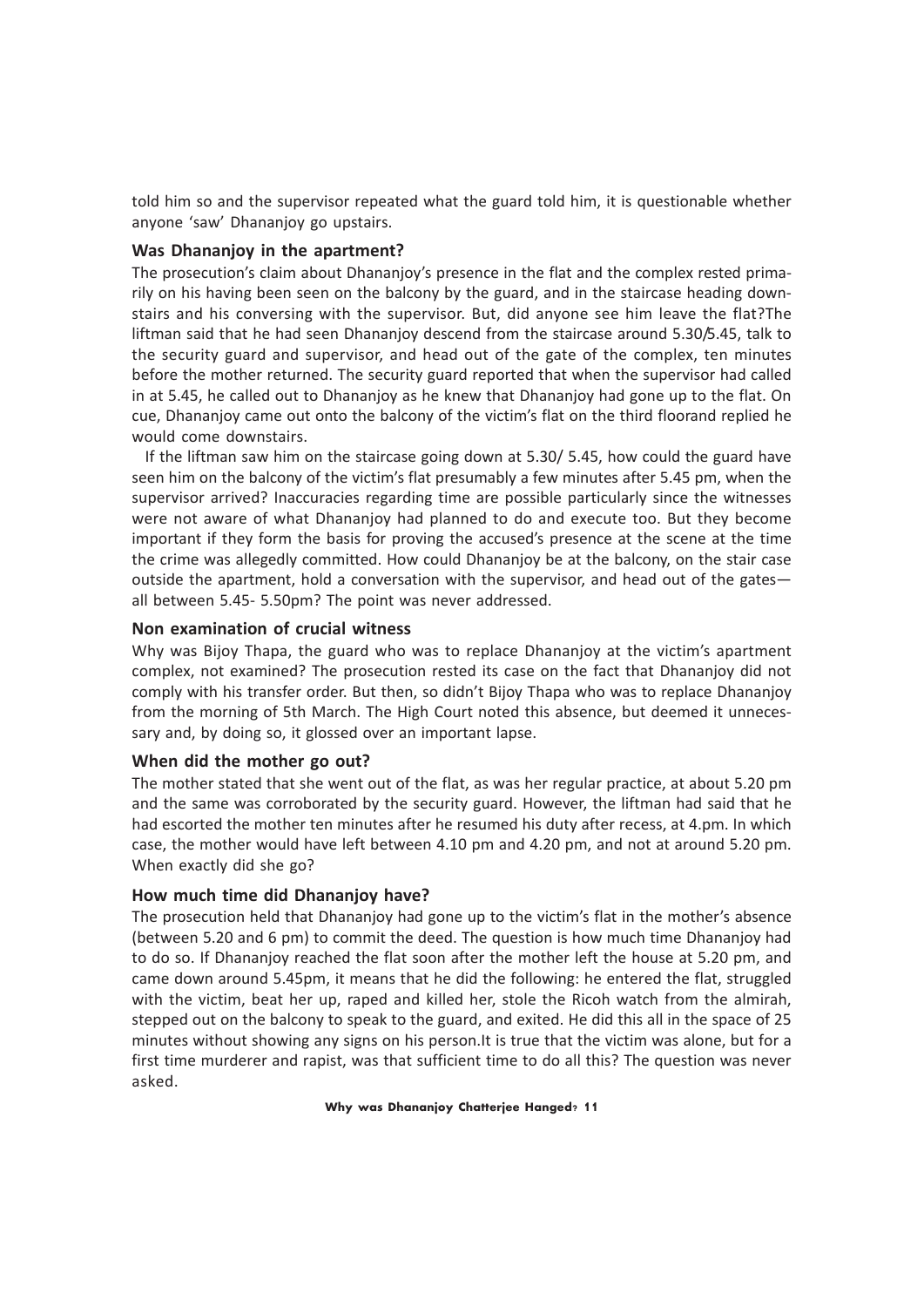#### **How valid was the prosecution's theory of motives?**

*Transfer order:* The apex court held that Dhananjoy's transfer on grounds of his "improper behaviour with the deceased was an aspersion on his character and that appears to have provided him the immediate motive for committing the crime in retaliation and even may be to remove the evidence of committing rape on the deceased." If the firm was in the habit of issuing such orders, a point noted by the apex court, then the other guards would have known about it. The security guard who claimed that Dhananjoy went up to the victim's flat should have objected to it. More importantly, Dhananjoy was never dismissed from service. Why would a poor man whose family depended heavily on his earnings, risk everything and take such an extreme step of rape and murder simply because he was transferred?

*Theft of watch:* The prosecution argued that the theft of the watch established Dhananjoy's presence in the flat and that the ricoh wrist watch was stolen by him after the crime. However, the evidence of the watch does not at all explain Dhananjoy's alleged motives of lust and revenge. Instead, it raises an obvious question: why would a rapist-murderer, who in a great state of rage battered his victim and throttled her, open an almirah and steal a watch before leaving the scene of crime? This obvious contradiction was never addressed.

#### **Why was the forensic evidence not included?**

The post-mortem report nowhere mentioned rape and did not mention any semen stains. However, the forensic examination had shown semen traces in the victim's underclothes and on her pubic hair. Oddly,the trial judge argued at great length as to how the absence of semen should not be taken to imply that there was no rape. The blood examination showed that Dhananjoy could not be linked to the fact of sexual intercourse as his blood type was different from that found. Was the prosecution unaware of the forensic findings or did it choose to suppress it? More importantly, did the trial judge conveniently go along with the prosecution's story of rape while knowing that the forensic evidence did not really corroborate it?

## WAS THAT AFAIR TRIAL?

**I**n its judgment on Dhananjoy, the apex court had firmly stated that, "It needs no reminder that legally established circumstances and not merely indignation of the court can form the basis of conviction and the more serious the crime, the greater should be the care taken to scrutinise the evidence lest suspicion takes the place of proof." Contrary to the court's injunctions, the trial proceeded along the lines of "mere indignation" and, wherever necessary, the court provided convenient glosses to inconvenient gaps. What's more, the apex court also did the same. For instance, the trial court and the High Court felt it necessary to answer the vexing question as to why Dhananjoy would answer the guard's call from inside the victim's flat. Both stated that he did so as he knew that the guard was aware of his presence in the flat. Likewise, in the case of Dhananjoy's unruffled demeanour, the apex court voluntarily explained that Dhananjoy must have taken good care to alter his expressions while meeting the supervisor as he knew fully well that no one was aware of the crime or that they suspected him of having committed it.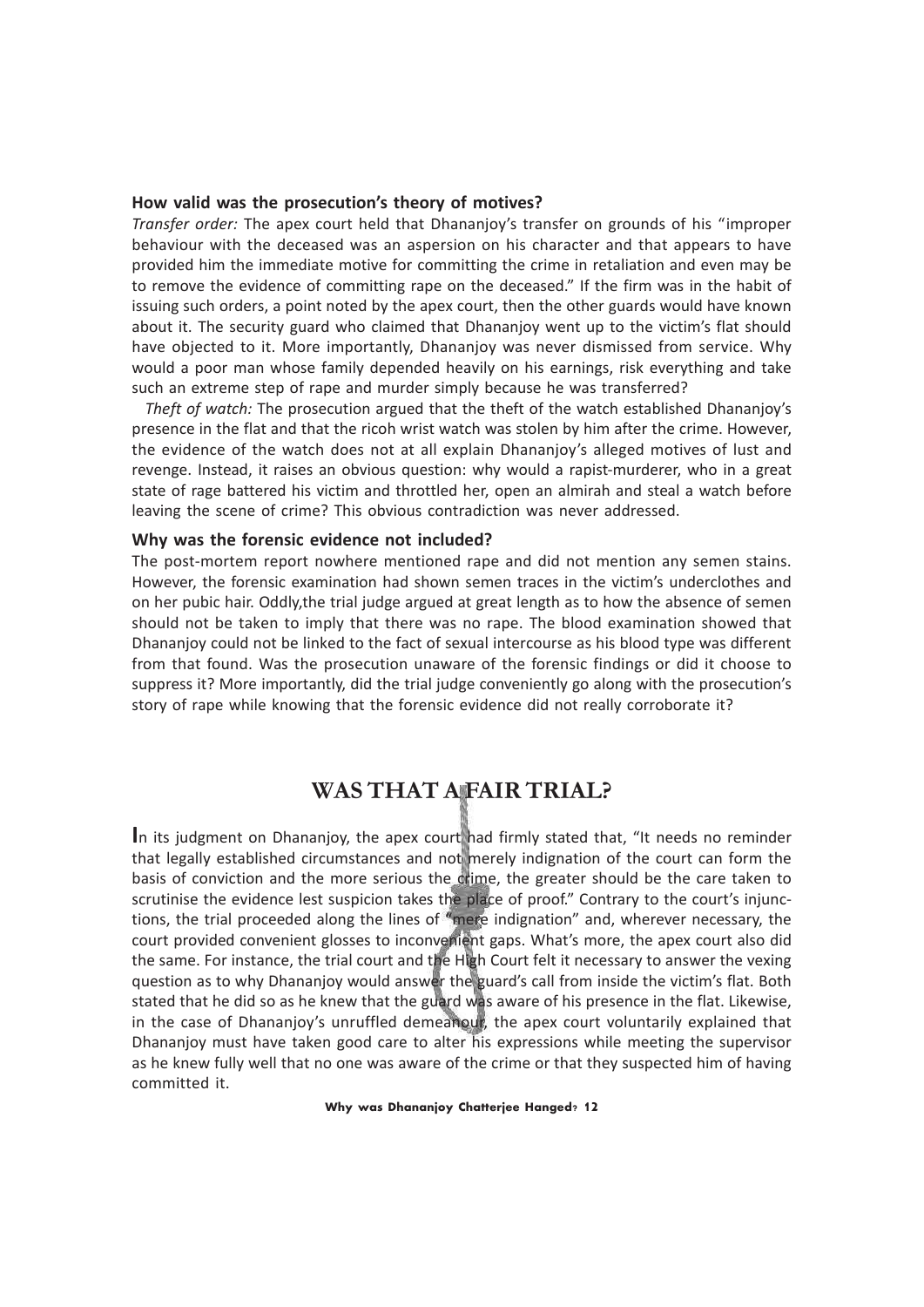Besides providing glosses, the courts granted wide latitude to the prosecution and legitimated its convenient distinctions between acceptable and unacceptable testimonies. The liftman's testimony is a case in point. In his initial statement to the police, he never mentioned that he had seen Dhananjoy go up after the mother left. Subsequently he said so and also said that he had seen him descend the stairs before the mother returned. In court he denied seeing Dhananjoy go up. Instead of declaring him an unreliable witness, the court accepted part of his statement—seeing Dhananjoy return—whilst discarding the remainder. The apex court upheld the lower court's decision with the rider that care should be taken while analysing the excerpted testimony. Why was the prosecution so keen to retain the excerpted statement? Quite clearly, it helped corroborate what the guard and supervisor had said about Dhananjoy's movements later that evening. If, however, he was declared an unreliable witness, then not only the above corroboration, but also the mother's testimony naming Dhananjoy as the assailant (as she claimed that the liftman had told her that Dhananjoy had gone up in her absence) would collapse. Significantly, the High Court did agree that following the liftman's retraction, this part of the mother's testimony became hearsay and inadmissible. Yet, when the matter came up in the Supreme Court, the latter repeated the mother's testimony claiming that the liftman had said that Dhananjoy had gone up to the flat in her absence.

The trial court also made a convenient distinction between what it accepted from Dhananjoy's testimony to the police and what it did not. The investigating officer told the court that Dhananjoy had confessed to his crime and had also declared to show them where he had hidden the clothes he had worn and the watch he had stolen from the victim's flat after the commission of the crime. The trial court agreed that the confession statement could not be accepted as it was self-incriminating but the recoveries could be accepted as they came under the purview of section 27 of the Indian Evidence Act (how much information received from accused may be used as proof). Despite drawing attention to the inadmissible matter of confession, it said that the "accused categorically stated that he had committed the rape and murder by wearing the apparels, which he kept on the rack, and would be brought by him, and that he had committed the theft in respect to the wrist-watch which was also kept by him on the rack, and to be brought by him. Thus, it was argued that the statement made by the accused related to the discovery of facts, which are very much relevant under s. 27 of the IEA." The court noted with satisfaction that the due procedures laid down under s. 27 had been complied with. The question of the confession being extracted under duress, which forms the basis for s. 27 and the inadmissibility of confessions, was never considered.

Dhananjoy's statement under s. 313, Cr.P.C. was never considered in which he had stated the following: a) that he was wholly innocent and strongly denied that he was guilty of rape and murder of the victim and that he never visited the flat that day; b) that he never received any transfer order and stated that no formal notice was ever given by the firm for transfer; c) that the clothes which the police recovered from his house were new and gifted by his in-laws after his return from Kolkota and were inside a trunk. He maintained that the watch which was recovered from him was planted on him after being taken into custody. He alleged that the police seized his papers. He said that the supposed witnesses to the recoveries never accompanied the police to his home and that the seizure list was signed by a local resident inside the police station and that he was a friend and who was put under pressure by the police; d) that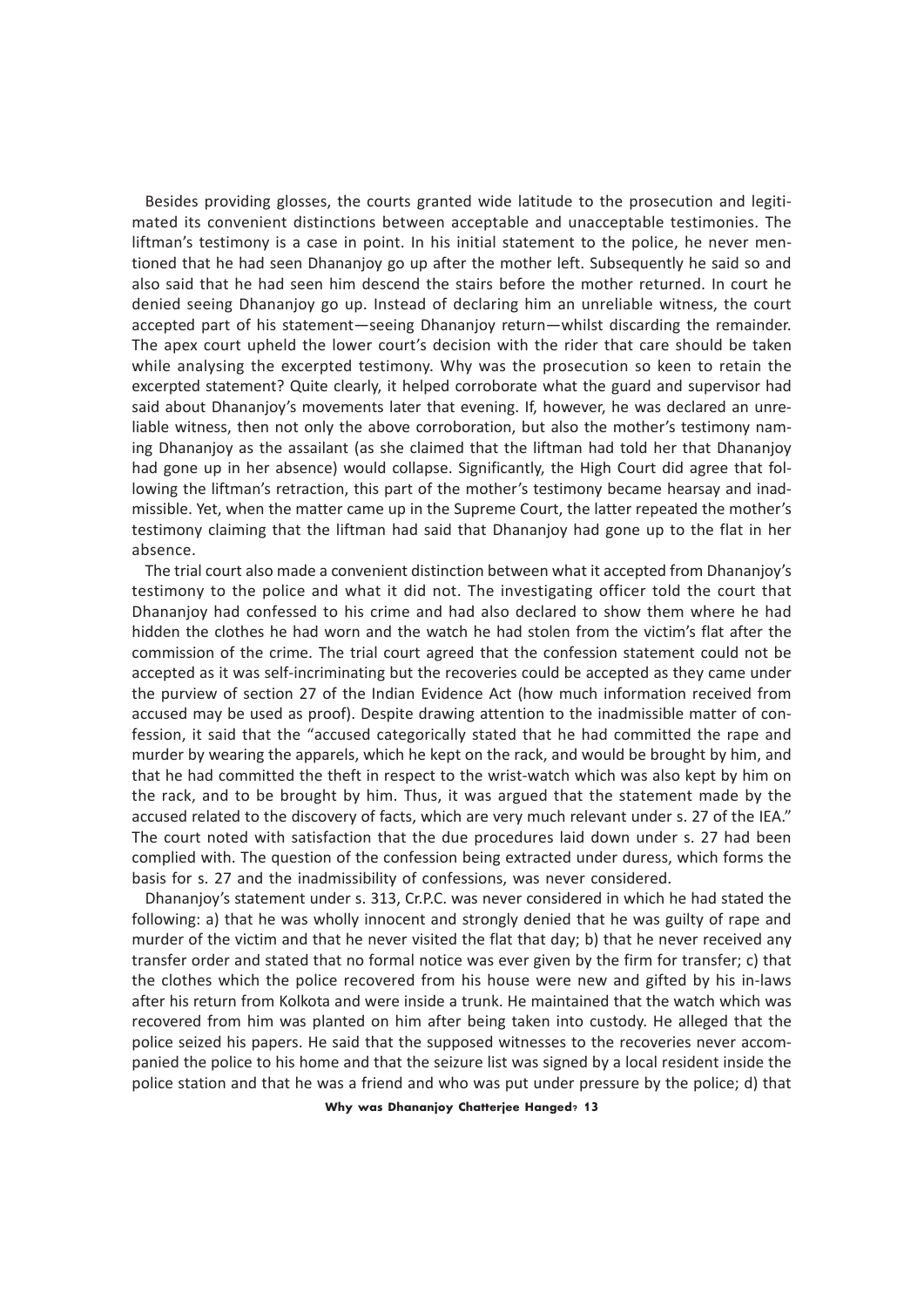he had been assaulted and tortured in custody and sustained a fracture on one of his fingers. Dhananjoy's allegations were never investigated. Instead, the trial judge insisted that Dhananjoy had "cooked up all these stories for frustrating the claims made by the prosecution regarding the seizure of the wrist watch and wearing apparels from his residence." In item no 10 of the prosecution's "leading cogent and satisfactory evidence", the trial judge noted Dhananjoy's "false statement and false plea of alibi" in his statement and said that he had no corroborative proof to show that he had gone to watch a movie and returned to his village for the sacred thread ceremony of his brother.

#### **Could there be another theory?**

The trial court held that the "the facts should be consistent only with the guilt of the accused and not his innocence", or that the "circumstances and facts should exclude every other hypothesis except the one to be proved." A study of the judgments shows that the police, the prosecution and the court took this all too literally. They assumed that there was only one possible hypothesis—of Dhananjoy having committed a pre-planned rape and murder driven by passion and revenge—and the entire judicial process worked backwards to prove it true. This hypothesis largely rested on the fact that Dhananjoy had been named in the mother's testimony and that he had disappeared from the evening of 5th March without a sustainable alibi. Interestingly, the apex court had observed that "abscondence by itself is not a circumstance which may lead to the only conclusion consistent with the guilt of the accused because it is not unknown that innocent persons, on being falsely implicated, may abscond to save themselves". The apex court did not follow up its own observations as it accepted the prosecution's case which hinged on Dhananjoy's "abscondence".

Curiously, the prosecution nowhere felt compelled to offer a reconstruction of how the crime was committed. Several questions remain unresolved which are strengthened by the fact that Dhananjoy repeatedly maintained that he was innocent and that he was being framed. For instance, how did Dhananjoy gain access into the flat? If Dhananjoy had been harassing the victim, would she let in her attacker? Was it a routine practice for Dhananjoy to make phone calls from the flats, so much so that neither the guard, nor the supervisor expressed any surprise over this? Significantly, in the film, *The Right to Live*, Dhananjoy said that he only went to the flats when called for maintenance work. Did other guards, including the liftman, also make routine unannounced visits to the flats? If that were so, why wasn't this angle probed? The defence alleged that the security guard's testimony was motivated by enmity as Dhananjoy had complained to the security agency about the guard's 'affair' with a maidservant in the complex. The matter was never probed and when the defence brought it up, the court dismissed this as a baseless attempt to discredit the witness. No attempt was made to ascertain whether the security company was actually so very conscientious as to conduct checks on its employees. The question whether the supervisor's visit that day was an exception, was never addressed. The absence of Bijoy Thapa as a witness, the guard who was to replace Dhananjoy, is a very striking omission as he was just at fault as Dhananjoy in not obeying transfer orders.

The possibility of an alternate theory is furthered by questions around the time of the crime. While it was assumed that the twin crimes of rape and murder were committed in the 25 minutes interval, the exact time of death was not ascertained in the post-mortem report.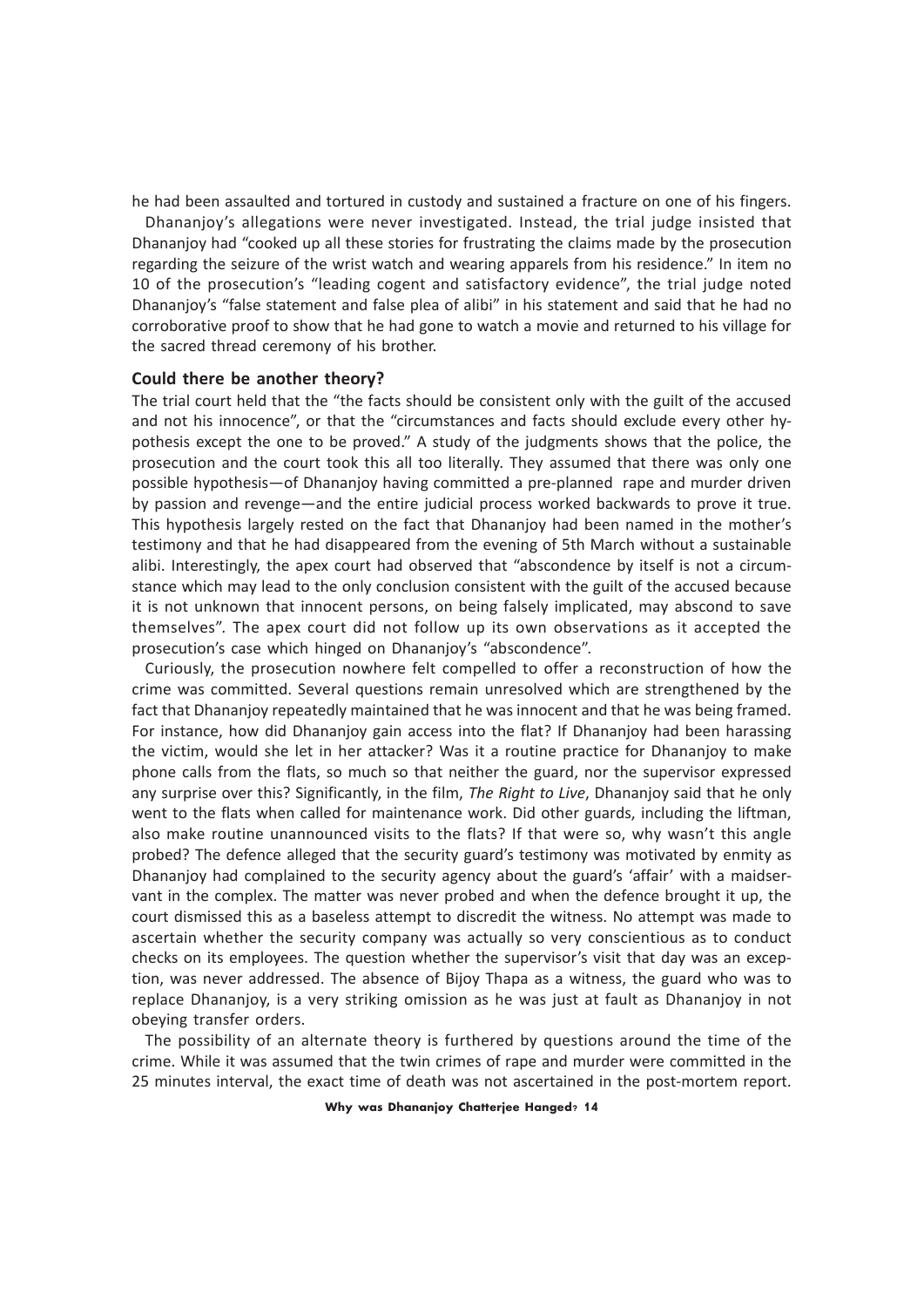Could it have been committed earlier? In which case, did the mother leave the flat at 5.20 pm or 4.10 pm, as claimed by the liftman? Did anyone else visit the flat that day? Although not in the film, Dhananjoy is supposed to have told the crew that the prosecution did not question everyone; that one person was specifically left out. Some news reports of the period suggest that the victim did not go home immediately after writing her examination; instead, she went to visit someone before going home. More importantly, how was the absence of injuries on the lower part of the victim's body accounted for? Could the murder be delinked from the rape? Were two different people involved? What is evident from the unanswered questions is that there were other lines of inquiry that were blatantly ignored.

#### **The findings by two professors**

Over the last eleven years, Professors Probal Chaudhuri and Debasis Sengupta of the Indian Statistical Institute, Kolkata, have re-opened the case of the unfair verdict against Dhananjoy. Based on extensive research of contemporary records, physical visits to the Bhowanipore area, interviews with doctors, neighbours and with Dhananjoy's family members in Kuludihi village, their report, "*Re-analysis of the case of the murder of Hetal Parekh and the judicial killing of Dhananjoy Chatterjee*", horrifically affirmsthe fears of judicial error as the findings suggest that the prosecution theory could be a motivated one. Besides reiterating many of the loopholes suggested above, the report asks why the prosecution refrained from pursuing any alternative theory, despite the presence of possibilities.

The report questions the prosecution's theory which held that Dhananjoy had committed the crime out of vengeance following the complaint and written transfer order from the agency. The production of the formal transfer note was crucial to establishing motive; but, as the report points out, the initial media accounts had only mentioned a verbal complaint by the victim's brother, but within a few weeks the story changed and the press reported that the agency had issued a written note of transfer based on the father's written complaint. The authors observe that such an action was highly unlikely for a firm which never gave appointment letters and which paid its employees only through vouchers.

The report raises doubts about guard's testimony, of having conversed with Dhananjoy from the apartment balcony, as it shows the physical impossibility of doing so. The said balcony is grill encased and it does not overlook the security area on the ground floor. The prosecution's partisan view is also strengthened by the fact that it declared the liftman hostile halfway through the trial as his views contradicted the official story. The report points out that despite the absence of any weapon or blood stained clothes, no DNA tests were ever conducted to ascertain whether or not Dhananjoy was the culprit of the rape and murder.

The report draws attention to the post-mortem findings, particularly to the presence of undigested food and nature of injuries which, if pursued, could have offered an alternate account of time of death. It could have allowed for rethinking of the rape and murder as two discrete incidents, instead of viewing them as a double crime committed by the accused. Since the post-mortem did not note any injuries in and around the sexual organs, the report raises the possibility of consensual sexual intercourse which could have led to an altercation between the mother and the victim. In this regard, the report particularly questions the mother's conduct as she did not try to reach her daughter through the intercom or telephone; instead, she demanded that the door be broken.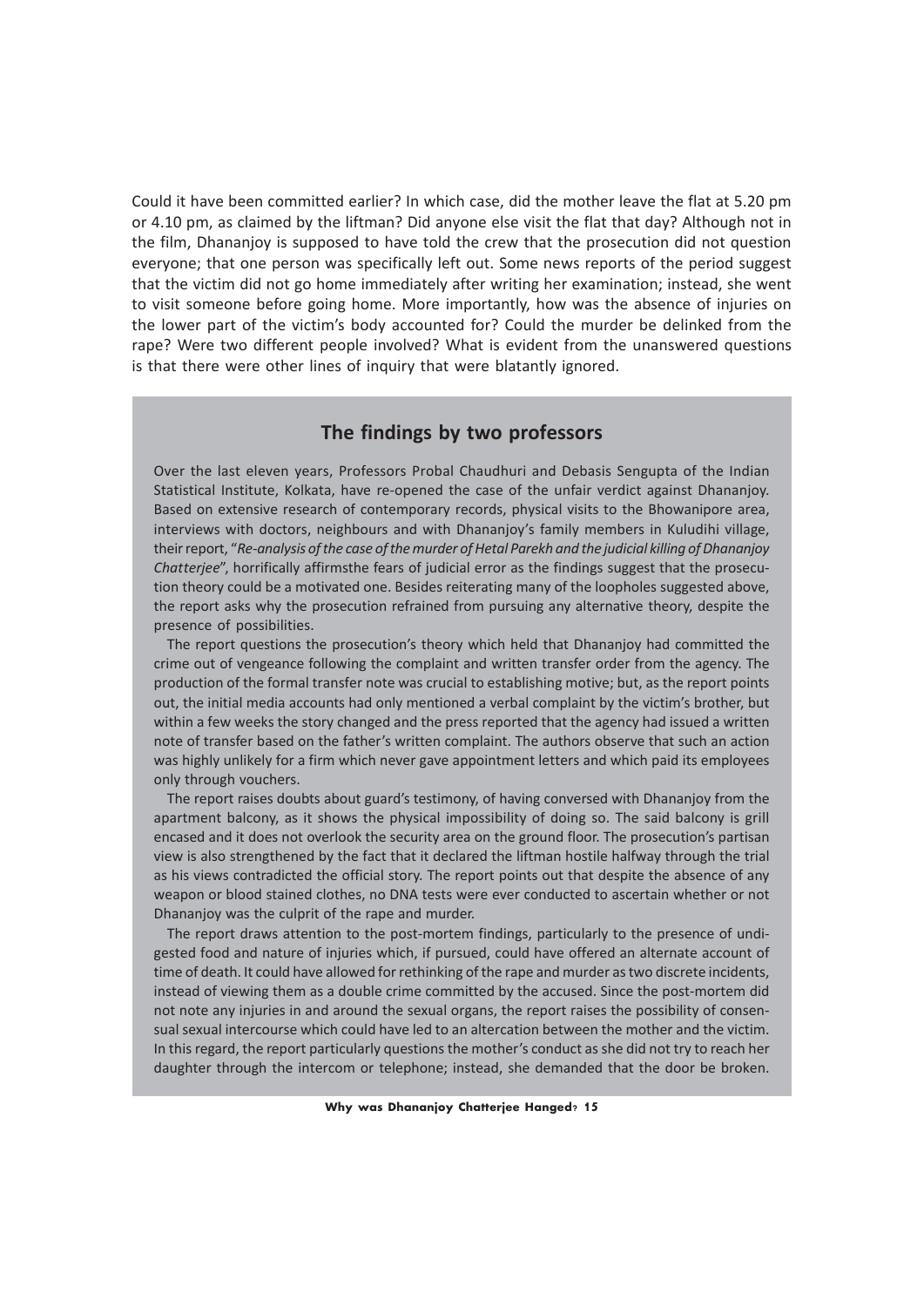Besides directly naming Dhananjoy as the culprit, she also showed immense physical strength and singlehandedly dragged the body downstairs. Unlike the manner in which she raised the alarm and sought help to break in, she showed no such promptness in informing the police.

Since there was a delay of nearly three hours between the discovery of the body and the father's phone call to the police, the site of crime was disturbed as the body was moved about. The report reminds that the liftman testimony, which was declared hostile, had stated that he had taken the mother down from in the lift ten minutes after he had resumed his duty at 4.pm. This suggests that the mother left much earlier than what the guard had said and draws suspicion on her testimony about leaving the flat at 5--5.15 pm. Strangely, within a week of the incident the mother left the city and was followed by the father and son in the next six months, notwithstanding the fact that it was a business family and that the son was to appear for his annual examinations. Given that the mother had spent the maximum amount of time with the victim on the fatal day, her abrupt departure from the city could have affected the findings as she repeatedly avoided appearance in court. Undoubtedly grief afflicted the family, but their role was never examined. Consequently, the report contests the apex court's belief that none of the witnesses had any motive for falsely implicating the accused and it states that the father was heard telling neighbours that Dhananjoy had brought dishonour to their family. The report also suggests that the favourable outcome could also have depended upon their position as a business family which had the backing of a powerful community.

Undoubtedly, the victim's family deserved justice, but as the findings suggest, there is reason to re-think whether Dhananjoy committed the rape and murder. Unfortunately, the lacunae remained unchallenged and unanswered as Dhananjoy's legal defence was lamentable to say the least. The defence counsel did not draw attention to the significant delay of over three hours between the discovery of the crime by the mother and its being reported to the police by the father. The body being moved, the entry and exit of people from the flat during this time, the resultant polluting of the crime scene and evidence—none of these were raised by Dhananjoy's defence. His counsel did not cross-question the neighbour's domestic help who identified the broken chain and who claimed that it belonged to him but that he had given Dhananjoy a month before the incident. The defence never challenged the father's discussion of Dhananjoy's inappropriate conduct with his two neighbours, his complaint to the security agency asking for a replacement, and the employer's handing over the written transfer order to Dhananjoy via another employee. The neighbour who corroborated the father's testimony was never cross examined. Even the investigating officer was not asked why the documents related to the transfer were procured as late as 26.6.1990. Surprisingly, none of Dhananjoy's family members, neighbours etc were asked to depose to establish character, familial circumstances, state of mind, i.e. provide knowledge about the accused which could have acted in his favour.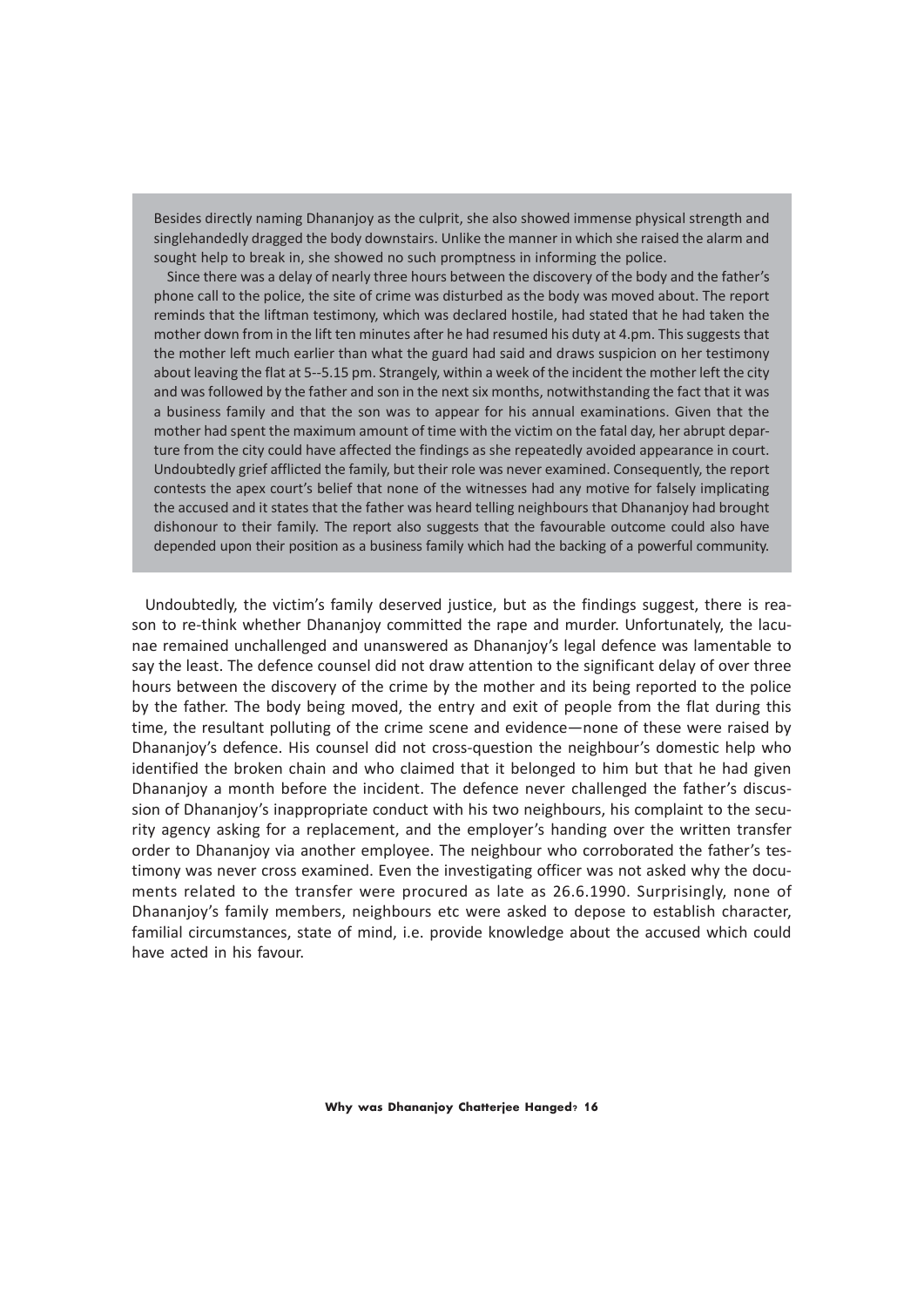## **A BIASED JUDGEMENT**

**W**hile confirming the sentence of death penalty on Dhananjoy in 1994, the Supreme Court made certain important observations. First, it drew attention to the rising crime rate—particularly violent crimes against women. Second, it observed how a "shockingly large number" of criminals go unpunished. Third, it held that the "measure of punishment must depend upon the atrocity of the crime, the conduct of the criminal and the defenselessness of the victim". Fourth, it said that "Justice demands that courts should impose punishment fitting to the crime so that courts reflect the public abhorrence of the crime."Each of these observations is significant and deserves deliberations.

It is indeed true that the conviction rate in rape cases is abysmal. And that it needs to be corrected. But, Dhananjoy was convicted for rape based on the medical examiner's testimony in court, in which rape was not mentioned. It was only in response to the police's query, that the medical examiner had recorded that findings in the hymen and the matted pubic hair indicated that the victim had engaged in sexual intercourse. While the prosecution conflated sexual intercourse with rape, the trial judge strengthened it by giving the argument a legal turn. He maintained that absence of semen, as argued by the defence, did not rule out penetration and cited a prior judgment which corroborated the same.

However, the forensic findings had noted semen stains on the victim's underclothes, though not on her skirt. More importantly, this evidence could not link the fact of sexual intercourse to Dhananjoy as the blood stains recovered showed Type B, whilst Dhananjoy's medical examination had noted Group O. Strangely, during trial, both the defense counsel and the judge summarily ignored the forensic findings. Busy refuting that the victim was not raped, the trial court judge did not engage with the possibility of consensual sexual intercourse. The stark contrast, between the severe injuries around the victim's face and neck and the complete absence of bruises in the genital and abdominal regions, went unremarked. Undoubtedly, the victim's underclothes were severely torn and showed signs of great force having been used. But there were no corresponding marks of force around the waist and thighs. None of this was deliberated, nor the fact that there was nothing in the medical evidence which confirmed Dhananjoy to be the rapist cum murderer. Instead, the torn and blood stained clothes were assumed as proof of rape and Dhananjoy's abscondence provided the remainder. When the case came up for appeal in the High Court, the latter noted that the defence did not contest the rape charge. When the matter came up in the Supreme Court, the latter also chose to ignore that the forensic and medical findings cast doubts on the issue of rape and that of Dhananjoybeing the rapist. Astonishingly, Dhananjoy's punishment was given without attending to the facts of the case.

Significantly, the apex court maintained that the "measure of punishment must depend upon the atrocity of the crime, the conduct of the criminal and the defenselessness of the victim". Notwithstanding the fact that it never established the fact that Dhananjoy was the criminal, how justified was the court in enunciating that the "measure of punishment must depend upon the atrocity of the crime"? In a landmark judgment in 2009 (*Santosh Kumar Satish Bhushan vs. State of Maharashtra*), the Supreme Court held six of its previous decisions on death penalty as "per incuriam" (a decision/judgment which is given without refer-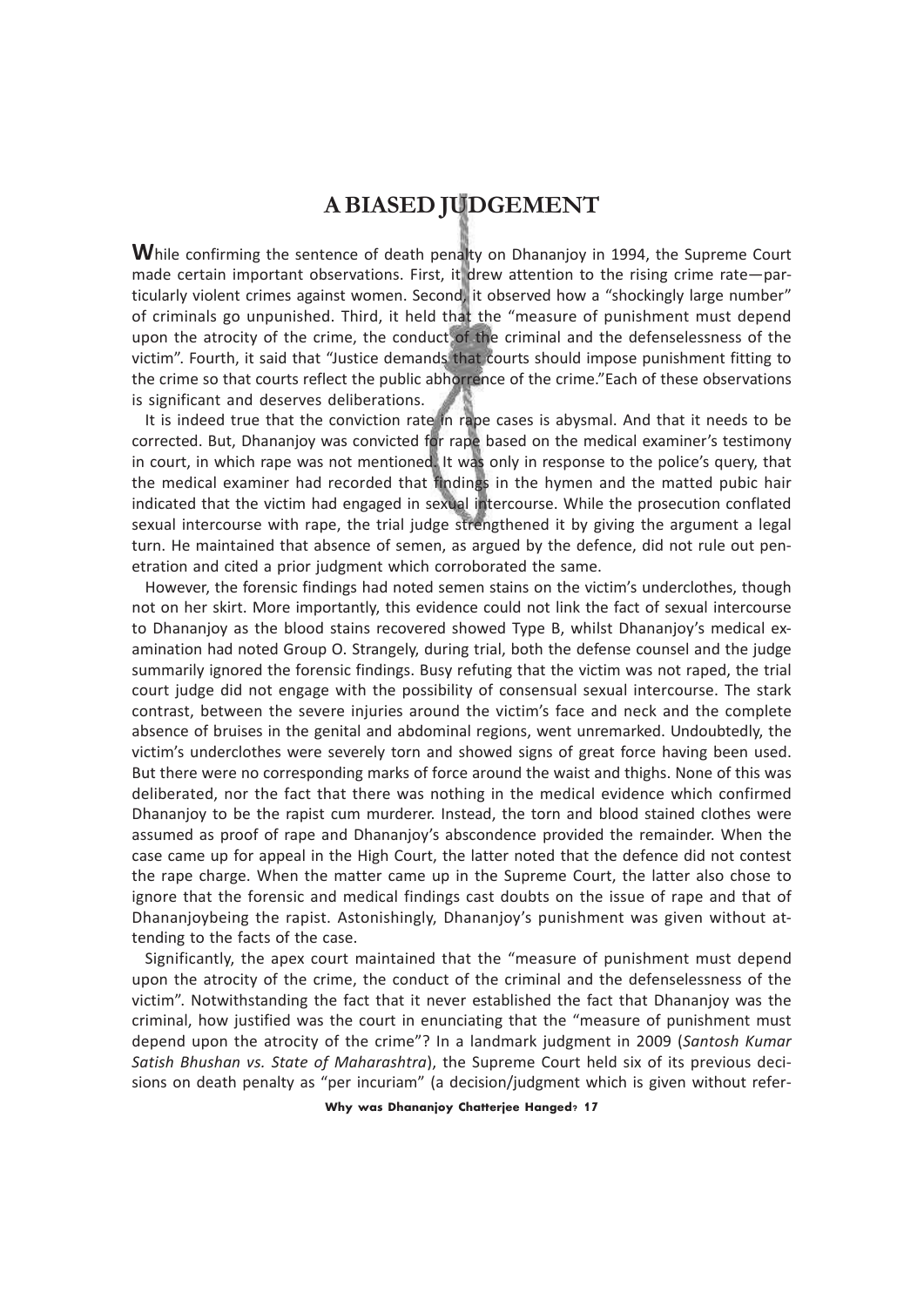ence to a statutory provision) as they relied on a 1995 judgment (*Ravji @ Ram Chandra vs. State of Rajasthan*) which had erroneously stated that: "It is the nature and gravity of the crime but not the criminal, which are germane for consideration of appropriate punishment in a criminal trial." The two member bench pointed out that the view taken in Ravji which did not take cognizance of the criminal's circumstances certainly fell foul with the mandated provisions in *Bachan Singh vs. State of Punjab*, 1980, where the "mitigating circumstances or circumstances of the criminal" were emphasized. Significantly, in the 2009 judgment, the court acknowledged that "information relating to characteristics and socio-economic background of the offender" was often lacking and which affected the objective determination of the possibility of rehabilitation and reform of the accused. The court categorically held that the basic stated principle is that "life imprisonment is the rule and that death penalty an exception". Taking particular note of the sentencing on Dhananjoy, the 2009 judgment reminded that the over-emphasis of factors such as "shockingly large number of criminals go unpunished" "cannot give a complete go-by to the legal principle laid down" in Bachan Singh.

Taking note of the increasingly "wide sentencing discretion", the apex court in *Santosh Kumar* emphasized that each case must be examined in its specificity and that while sentencing, the onus should be on the state to prove that reform and rehabilitation of the accused is not possible. This, the court said, should be a necessary precondition for deciding the sentence. The import of this aspect, the circumstances of the criminal, was upheld in another judgment of the apex court in 2009, *Dilip Premnarayan Tiwari & Anr vs State of Maharashtra*, where the court adopted the principles laid down in *Bachan Singh* as opposed to the "narrow approach given in the Ravji case". Consequently, in *Dilip Premnarayan*, the apex court did not confer death penalty on three accused who had been sentenced to death by the Bombay High Court. In this context it must be remembered that Dhananjoy had no past criminal record and his fourteen year prison also confirmed that his conduct was far from criminal. Why were these mitigating factors never considered by the apex court?

#### **"Rarest of rare" and the burden of history**

The *Bachan Singh* and the *Machhi Singh vs. State of Punjab* (1983) remain landmark judgments as far as the imposition of death penalty in India is concerned as they put in place the concept of "rarest of rare" and that of mitigating and aggravating circumstances of the accused, supposedly to check judicial arbitrariness and overuse of the death penalty.However, it is important to locate these judgments in an older history, beginning with the amendment of s. 367 (v) of the Cr.PC in 1955. Originally, in the 1868 Act, s.367 (v) read: "If the accused is convicted of an offence punishable with death, and the court sentences him to any punishment other than death, the court shall in its judgment state the reasons why sentence of death was not passed." As is obvious, the import of this section greatly affected s. 302 of IPC as the punishment of death is noted in it.

In 1955, as part of the liberal postcolonial reforms, this subsection of s. 367 was amended which reverted the order of the previous Act and made life imprisonment the rule, not exception. In *Vadivelu Thevar vs. State of Madras* (1957), almost the first judgment after the amendment, the Supreme Court held that "the question of sentence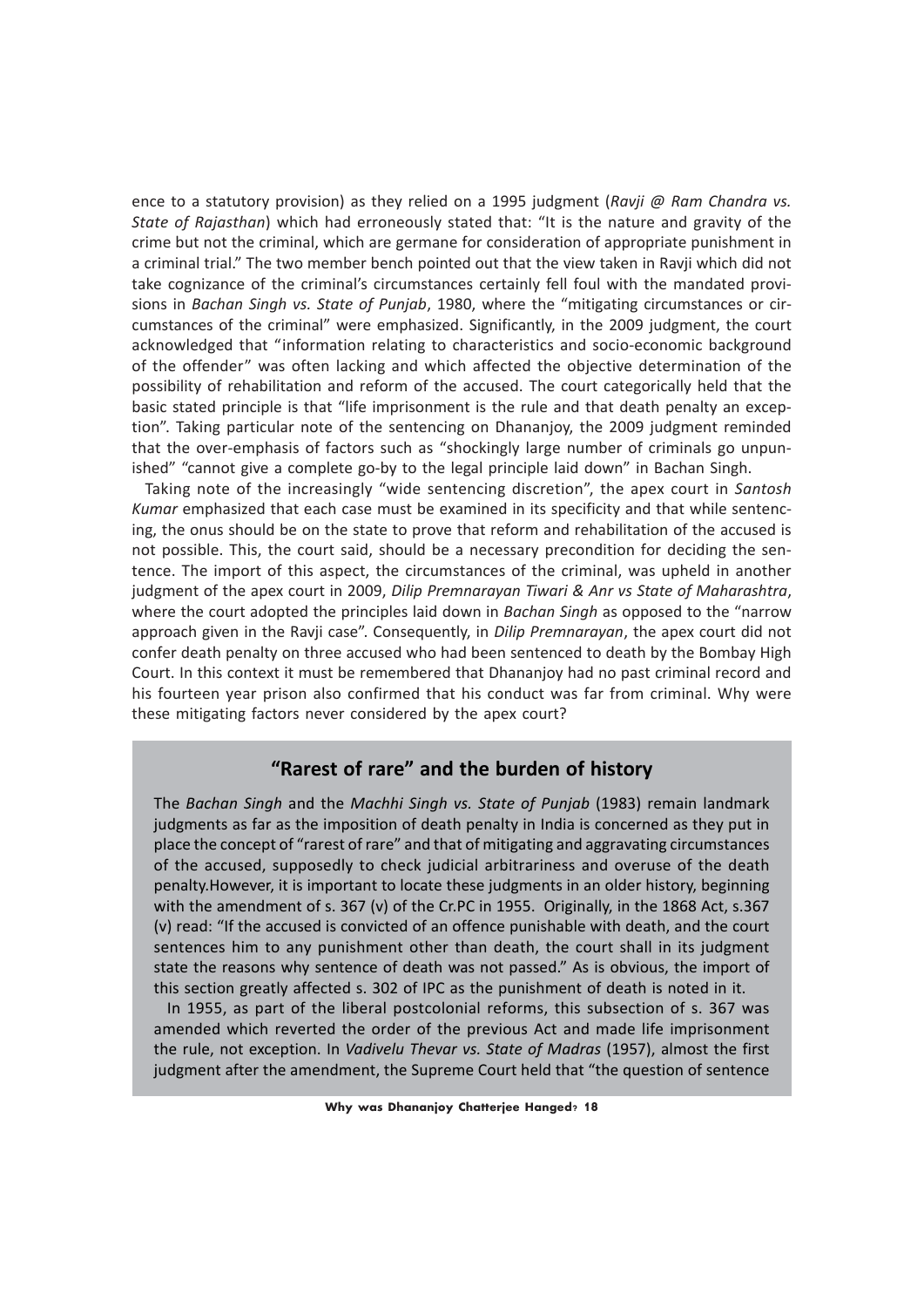has to be determined, not with reference to the volume or character of the evidence adduced by the prosecution in support of the prosecution case, but with reference to the fact whether there are any extenuating circumstances which can be said to mitigate the enormity of the crime." In 1973 a further provision was amended, s. 354, for purpose of ensuring that judgments must offer reasons for awarding punishments or acquittal. s. 366-68 which deal with the powers of the High Court with regard to the confirmation of death sentence passed by the lower court, carries a caveat (s. 368 (c)) which says that confirmation cannot be made if an appeal is pending.

It is quite clear that the reforms of the 1980s were in tandem with the earlier reforms which upheld life over death, except in 'rarest of cases'. However, as is noted above by the apex court, the wide latitude given in deciding 'rarest of rare' has jeopardized the very idea instead of narrowing the arena of judicial doubt, since there is absolutely no uniform criteria for determining 'rarest of rare' and much is left to the discretion of the courts, despite provisions to the contrary.

Admittedly, the 2009 judgment did not include the Dhananjoy's case as an instance of erroneous sentencing while reviewing past judicial decisions. But it can definitely be regarded as such especially in the light of Supreme Court's judgment in *Shatrughan Chouhan and Anr vs. Union of India* (2014)—where PUDR was a petitioner—commuting the sentence of 15 death row prisoners on grounds of inordinate delay in deciding mercy petitions, procedural lapses and insanity. The judgment ruled that inordinate delay caused by the executive in execution of death sentence constitutes torture, cruel and inhuman punishment, and is a violation of Article 21. Solitary or segregated confinement on the grounds that a person was sentenced to death, psychiatric condition of the prisoners, were other factors, as per the court, which could provide grounds for commutation. It also laid down procedural guidelines regarding mercy petitions, circumstances for commutation to life, such as the prisoner's mental health, provisions for legal aid, and rights of prisoners after being sentenced to death. In a significant move, the court also ruled that a gap of 14 days had to be given between the prisoner's being informed of the rejection of the mercy petition and his execution so as to prevent hurried and secret executions, and to allow for filing a petition before the apex court, informing and meeting with family members and, giving the prisoner time to prepare himself/herself.

Dhananjoy too it must be remembered had approached the apex court in March 2004 for commutation on grounds of inordinate delay, but it was turned down. What could be a greater instance of "undue, inordinate and unexplained delay" than the High Court forgetting to rule on his writ petition and to vacate the stay on his execution for nine years, from 1994 till 2003! Admittedly, judgments concerning delay have limited themselves to delay caused by the executive authorities. However, Dhananjoy's case provides an instance for arguing that there can be instances of unexplained delay by the executive and by the judiciary. The substantive grounds cited by the apex court for commutation in case of delay—the cruel and inhuman nature of the punishment, of an extended incarceration living under constant fear of death as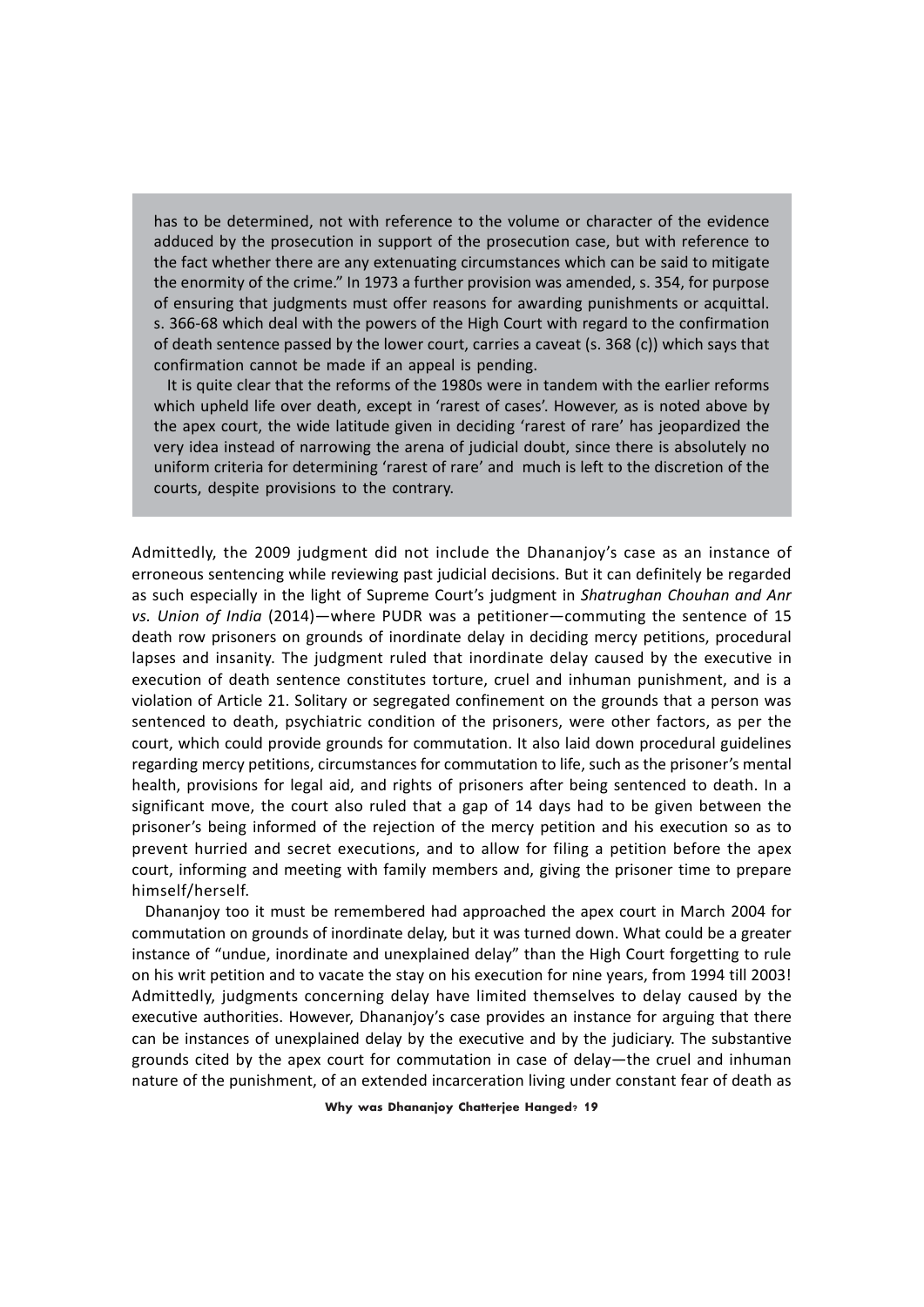a violation of Article 21—are surely pertinent in a case like Dhananjoy's. Moreover, there were significant procedural lapses by the executive as well. The apex court had noted, in March 2004, that "all material facts, including mitigating factors, were not placed before the Governor. The appellant's mercy petition was rejected on 16.2.1994 without there being a proper consideration of all relevant facts." This is an astounding admission that the mercy petition was perused by the Governor in 1994 without "proper consideration of facts". What is still more shocking is that the apex court took note of this problem and chose to resolve it by saying that Dhananjoy should re-sendhis mercy petition to the Governor. Naturally, the Governor summarily rejected it.

Dhananjoy lived on death row and in solitary confinement for ten years after his mercy petition was turned down by the then President, Shankar Dayal Sharma, for the first time in 1994. When he appealed again in 2004, these facts were not considered as mitigating circumstances. What's more, none of this history of judicial delays and executive oversights had any influence on the then President, Dr Abdul Kalam's decision in rejecting his mercy petition,in August 2004. While reviewing Dhananjoy's hanging in *The Right to Live*, former Supreme Court judge, JL Gupta, said that it was not fair to hang him after having kept him for so many years in solitary confinement, as the nature of this incarceration is, by itself, an extreme punishment. Solitary confinement/ segregation of a person awaiting execution had been ruled unconstitutional under *Sunil Batra vs. Delhi Administration and Othrs* (1978) and in *Triveniben vs State of Gujarat* 1989 (which also considered delay) as an "additional and separate punishment" not authorized by law.

Notwithstanding the concession made for the "concern for the dignity of human life", or the "rights of the criminal" in *Dhananjay Chatterjee Alias Dhana*, the apex court did not factor in Dhananjoy's conduct, his lack of criminal record or his behaviour in jail. It failed to consider the very questions of reform and rehabilitation. The mitigating factors were ignored as the sentencing carried an extra weight that the judgment reposed upon itself, of safeguarding the rights of society. Precisely for this reason, the 2009 apex judgment had reiterated the need for judicial restraint and it cited the *Bachan Singh* case to remind that, "As Judges, we have to resist the temptation to substitute our own value choices for the will of the people."

Revisiting Dhananjoy's case offers a sobering reminder of how public opinion, preconceived ideas of gender and class can colour 'impartial' processes of investigation and trial. What's worse, it demonstrates how facts and proof can become casualtieswhen judges too share the received biases regarding sexual relations and violence. In their zeal to satisfy the public outpouring of moral outrage and desire for retribution in the Dhananjoy case, the courts completely ignored the facts of the case. Instead of exhibiting moral outrage, the courts should have considered how rapes and other violent crimes associated with sexual relations demonstrate the turbulence surrounding sexual norms and values as the issue of consensus is a complicating factor. Far from engaging with such issues, the apex court too concurred with the prevailing discourse of heinousness of the crime and vengeance in ruling that Dhananjoy be hanged.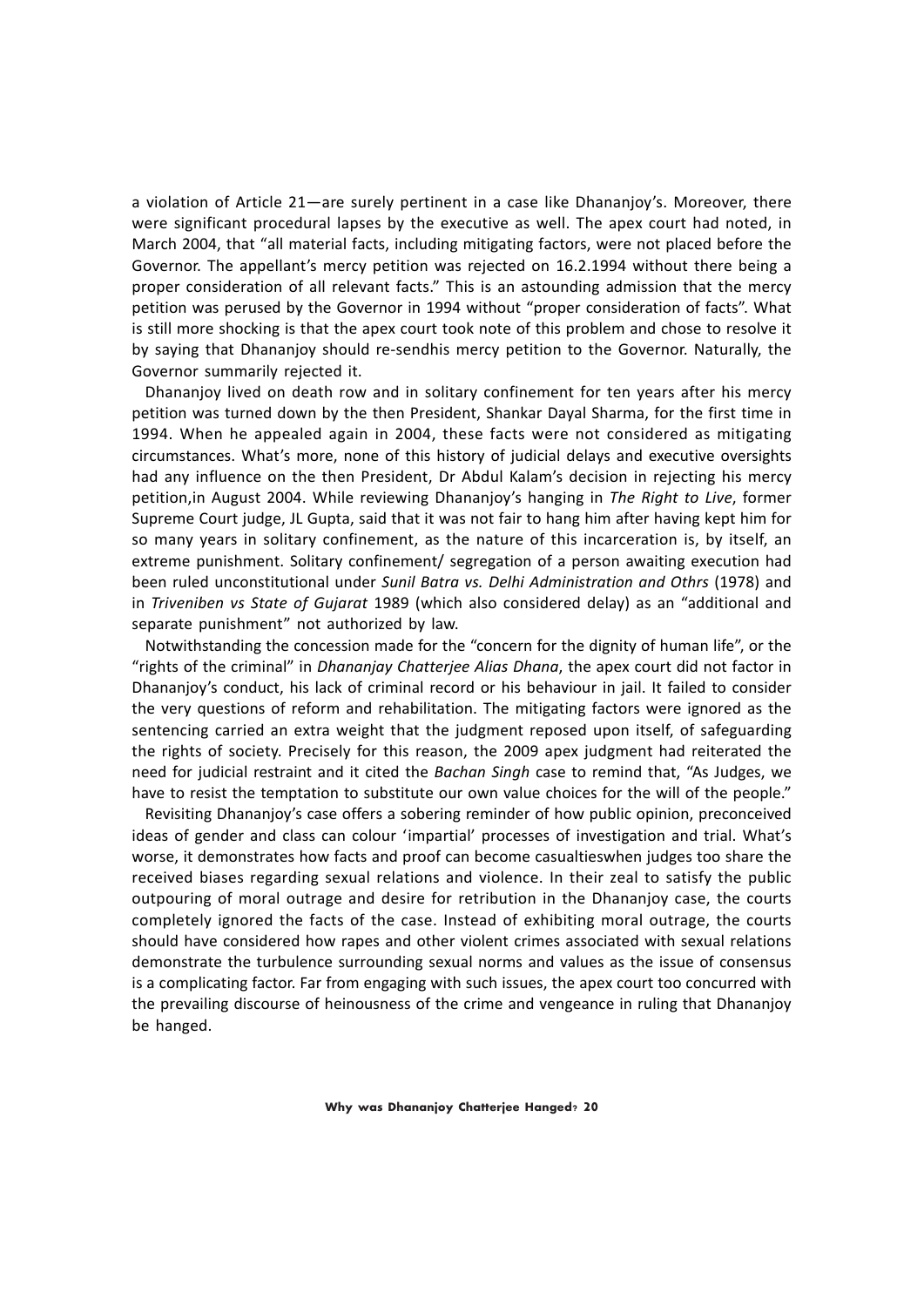## **HANG THE POOR**

**T**he apex court's sentence on Dhananjoy was pronounced with the assertion that the "object of sentencing should be to see that the crime does not go unpunished and the victim of crime as also the society has the satisfaction that justice has been done to it." Which and what section of society did the apex court have in mind while deciding this? Surely not that of the accused's as he did not belong to the same social class as the victim. The conclusion of the judgment is truly offensive as it uses phrases such as "the sordid episode of the security guard", whose "sacred duty" was to protect the residents of the flats. It goes further to say that the crime is even more heinous as the "security guard" subjected a "resident of one of the flat" to the brutal crime in order to "gratify his lust". It ends by rhetorically asking, "If the security guards behave in such a manner, who will guard the guards?" The inherent class bias of this judicial decision is shocking; that this bias is delivered in the interest of "society's satisfaction" is even more detestable. There is no other conclusion but the obvious: the judgment is a totally anti-poor one which panders to the sentiments of the middle class based on identification of common class interests and hatred for the poor.

The case against Dhananjoy is closed but the issues remain open. One cannot help but remember that he was not competent enough to be able to write his own appeal convincingly. Neither was he resourceful and could not appoint an effective legal counsel at the trial stage. In the end, his dying words proved prophetic: he was hanged because he was poor. Judging by the state of the Chatterjee family, the punishment has been on the family. For fourteen years they had to spend their scarce resources to meet the trial expenses. Additionally, they had to cope with the social stigma of being known as a rapist's family. Over and above, since their appeals for mercy did not bear fruit, they had to deal with the horror of hanging and the normalcy of life thereafter. In *The Right to Live*, the father, Bangsidar Chatterjee, tells Sathyu that he had to sell off much of his land and ripe paddy in order to meet the expenses. While the camera remains focused on him, a girl, presumably his daughter suffers an epileptic fit and falls down on the ground. The father doesn't even look back and the mother continues to look listlessly away.

In his interview taken in his prison cell, Dhananjoy tells that he was married on 28th February 1989 and that, despite, his short stay at home, he had a happy married life. When his wife and brother ran from pillar to post to prevent the hanging, an intrusive journalist asked his wife, Purnima, that everyone wished to know just one thing: how she could stand by a man accused of being a rapist and a murderer. Her answer was swift and straight: "Because I don't want to be a widow". According to a report which appeared in the *Telegraph* a year after the hanging, she suffered acute stress and its fallout was evident in her withdrawal from her in-laws. Dhananjoy's family resented the fact that she had secured a government job and returned to her natal home. The father stated that she had demanded that her dowry be returned to her, knowing that it had been sold off to meet the trial expenses. The mother was stated to have lost her mind too and still hallucinated about Dhananjoy returning home from Kolkata. Two years after, when another journalist met the remains of the family, one of male member told him, "Please leave us in peace. Why don't you people go to Delhi and ask Mohammad Afzal's family members about the death penalty?" Purnima said she wanted no one to die. "This happened with my husband. No more deaths please". Since then, their stories are lost.

Dhananjoy Chatterjee's is a particular case of one individual. But it is a stark illustration of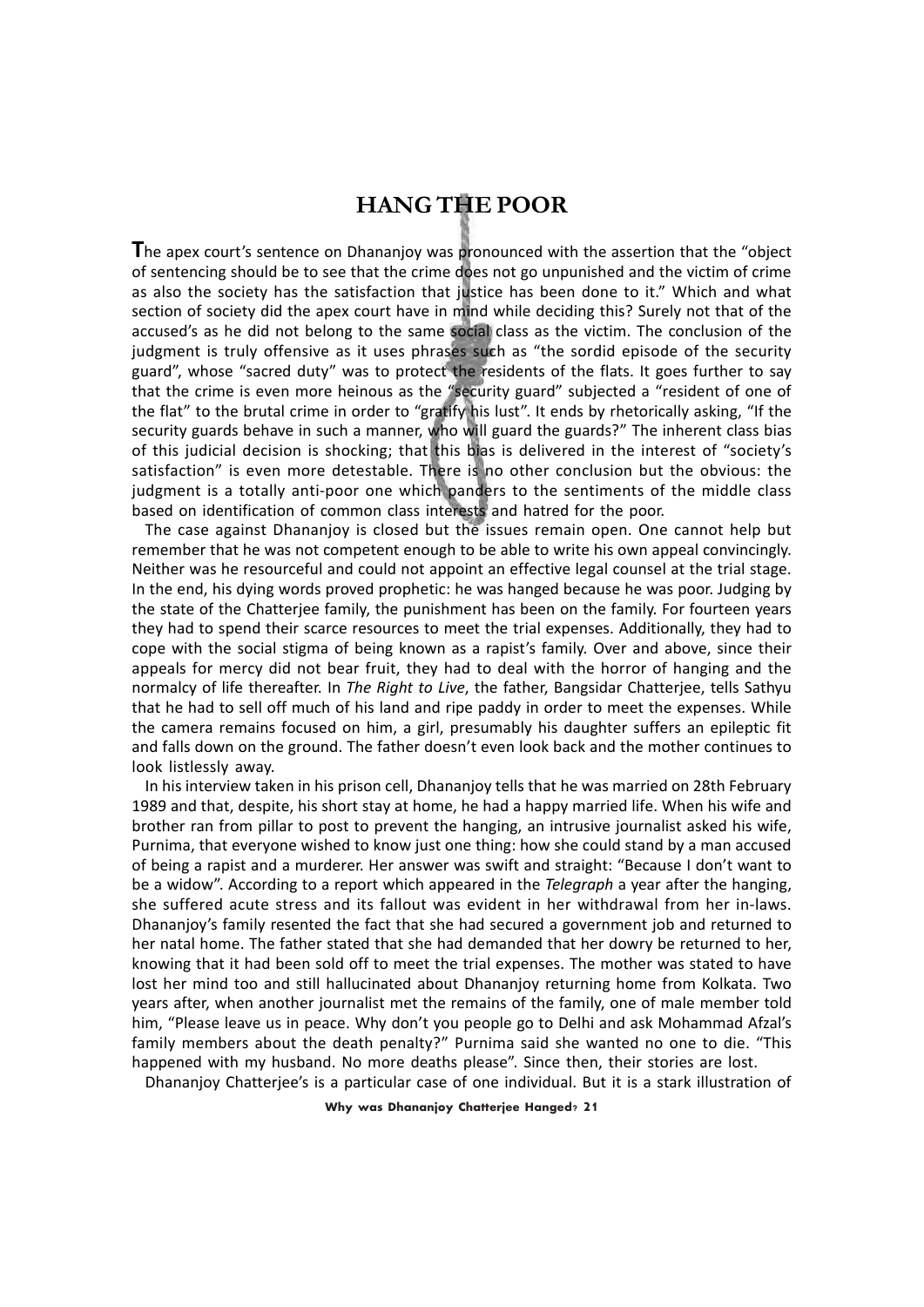why capital punishment must go, in toto. Dhananjay's conviction was based on a prosecution case which was full of anomalies. Nevertheless, the trial court still found him guilty. Besides trying and convicting him on inadequate evidence, the court further compounded the error by sentencing him to death. The higher courts too erred fatally in upholding the sentence.

Revisiting his case only reaffirms some of the main arguments against the death penalty that it is arbitrary and discriminatory, a cruel and brutal form of punishment, a retributive form of justice which denies the right to life and, that death cannot be undone if there is a 'mistake'. Dhananjoy'scase underlines how the likelihood of 'error' by the criminal justice system is heightened in crimes like rape where retributive justice finds social sanction from dominant public opinion. It abundantly illustrates how inadequate access to legal aid further vitiates the possibility of a fair trial. Instead of functioning as an infallible guarantee of justice for the victim, the death penalty institutionalizes injustice, with the poor and marginalized paying the price. The purpose of this report was not to establish how the crime of rape and murder were committed or who the perpetrator was. What the report establishes is that from the facts presented, that is, even from a solely criminal jurisprudence angle, Dhananjoy's hanging was a complete miscarriage of justice. The judicial murder of Dhananjoy Chatterjee itself constitutes a heinous crime. No further evidence should be needed to sound the death knell of death penalty.

A recent news article, written in the wake of Dr Kalam's statement at the Law Commission's meeting, states that as per the figures released by the National Crime Records Bureau, there were 382 death row convicts by the end of 2013. (Sourjya Bhowmick, *Catch News*, 10th July 2015). While Dr Kalam may have faced grave difficulty in deciding mercy petitions, it needs to be remembered that he affirmed Dhananjoy's execution. Unlike him, the present President, Mr Pranab Mukherjee, has already turned down 24 mercy petitions since assuming office in 2012 and has already sent three of them to the gallows: Ajmal Kasab (21 November 2012), Afzal Guru (9 February 2013) and Yakub Memon (30 July 2015). Presidents apart, in the last two years, between 2013 and 2014, as many as 1303 persons were awarded death penalty in different courts across the country. The above figures show that 'rarest of rare' is not a rarity any longer. Besides its barbarity, irrevocability and anti-poor bias, death penalty must be opposed for failing to live up to its principle of deterrence, which, as the history of death penalty shows, was designed to fail and it has failed. And above all else, if any other argument were needed, the nightmarish possibility of judicial error makes it absolutely necessary to campaign for the full and final abolition of death penalty. Remembering Dhananjoy, let us demand complete abolition of the death penalty.

## **PUDR Demands**

- 1. The Supreme Court must acknowledge its death penalty judgment, *Dhananjay Chatterjee Alias Dhanavs State of West Bengal* (11<sup>th</sup> January 1994) as an instance of"*per incuriam*" and it must rectify its mistake by posthumously exonerating Dhananjoy Chatterjee.
- 2. Immediate abolition of death penalty and commutation of all existing sentences.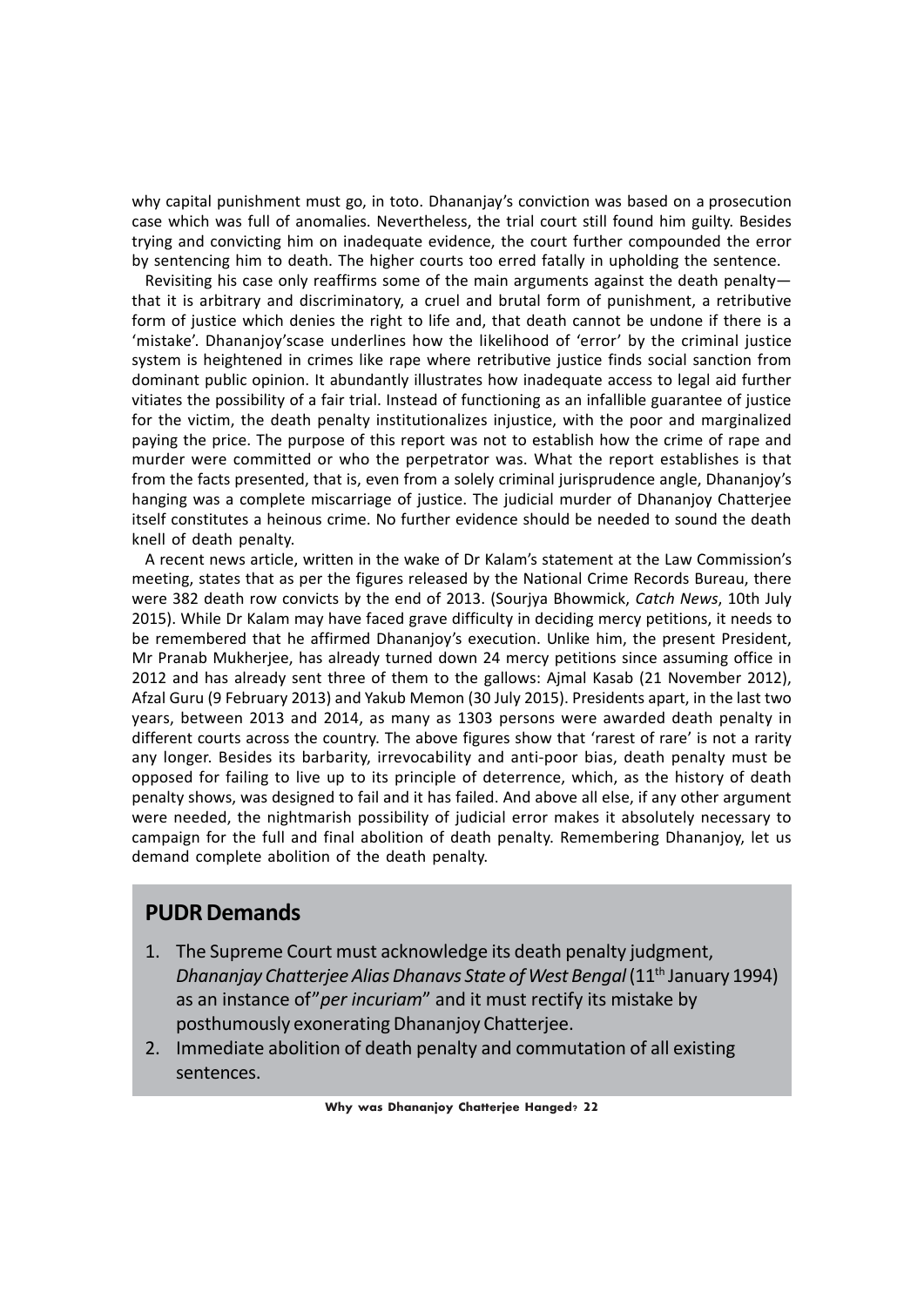## **Why Must Dhananjoy Chatterjee Die?\***

#### *13 August 2004*

At 4.30 am on 14th August, Dhananjoy Chatterjee will be hanged till he dies. Dhananjay raped and brutally murdered a young girl in Kolkata in 1990. He was arrested in 1990 and was sentenced to death that very year. With the Supreme Court rejecting the final petition on 12 th August 2004, all the doors of justice and compassion have been closed on the case. Dhananjay has been living in the shadow of death for the last 14 years. Is it fair to hang a man who has already lived in prison for 14 years for a crime committed 14 years ago?

 *Cruel and Inhuman punishment:* Death penalty is a shockingly cruel and barbaric form of punishment. By hanging Dhananjay the Indian state makes it clear that it believes in revenge, rather than reform of the criminal; and seeks justice through an act as heinous as the crime. Frankly, if the punishment for rape and murder is death penalty, there is little to choose between the crime and its punishment.

 *Right to life:* What's more, death penalty violates the inviolable right to life. Since it cannot be undone, it perpetually carries the risk of error and misjudgement. The only way is to remove the punishment of death from the statutes, once and for all. 117 countries have either abolished death penalty or do not use it. The International Criminal Court, constituted by 120 countries, does not allow itself to hand down the death sentence even though it oversees large-scale, heinous crimes.

 *No deterrence:* An argument in favour of Dhananjay's hanging is that it will deter future criminals. But all that the existing data has shown that there is no such correlation between the crime rate and death penalty. In fact, better conviction rates, more transparent mechanisms, less corrupt investigation and judicial structures would be effective deterrents against heinous crime

 *Rarest of rare?* In 1980, the Supreme Court had held that death penalty could be awarded only for "rarest of rare crimes". 'Rarest of rare' is a totally arbitrary category depending on the personal preferences of the judges hearing the case. It is clear that the political compulsions of the ruling party in West

<sup>\*</sup> This leaflet was distributed in Delhi on the eve of Dhananjoy Chatterjee's execution when PUDR held an all-night vigil as a mark of protest.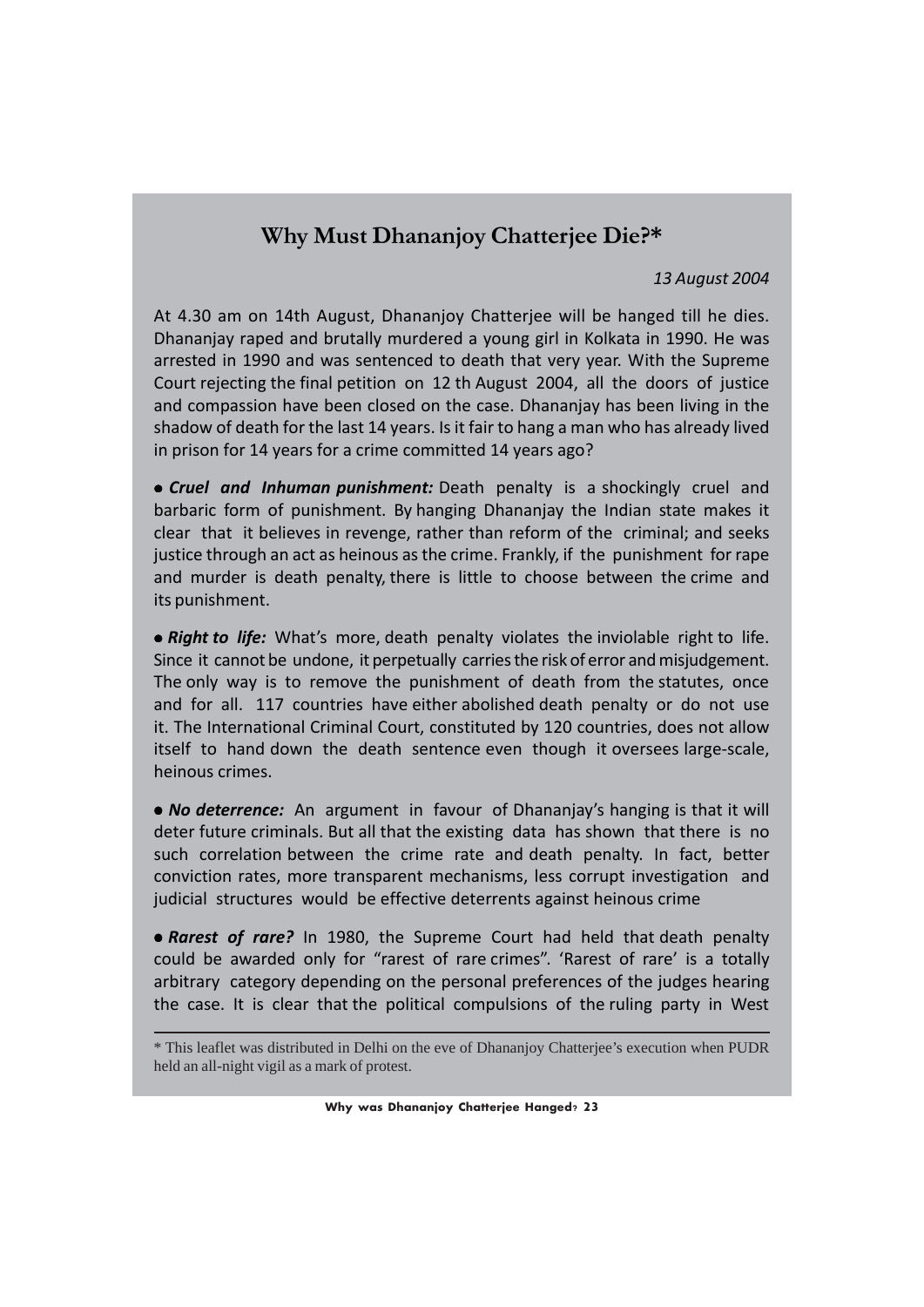Bengal today has more to do with Dhananjay's hanging than the merits of the case.

 *Death Penalty and Rape:* Extreme violence on women is rooted in a deeper, structural, patriarchy, which, more often than not, is protected and promoted by the State. And it certainly cannot be done away with by even more violence by the State, in the form of symbolic or exemplary punishments. Condemnable as Dhananjay's crime is, death penalty is not the answer to the crime of rape and murder.

 *Powerful go scot free while the poor are hanged:* In India those awarded death penalty are as a rule poor people. The rich criminals are not considered similarly dispensable. For, they come from the same sections that constitute the social and political elites of our country. Instances of this abound: in the 1984 carnage of Sikhs in Delhi, the courts convicted a poor man to death while those who planned the killing of 2733 people were acquitted and are powerful leaders of the ruling party. Giving legitimacy to the state to kill by legal means can only result in such duplicity.

Friends, we must challenge the legitimacy of the State in committing violence in the name of justice. We have to prevent the State from enacting these spectacles of power and revenge in our name. We cannot be mute spectators and passive participants.

**Let us join hands and demand the total abolition of death penalty.**





**Why was Dhananjoy Chatterjee Hanged? 24**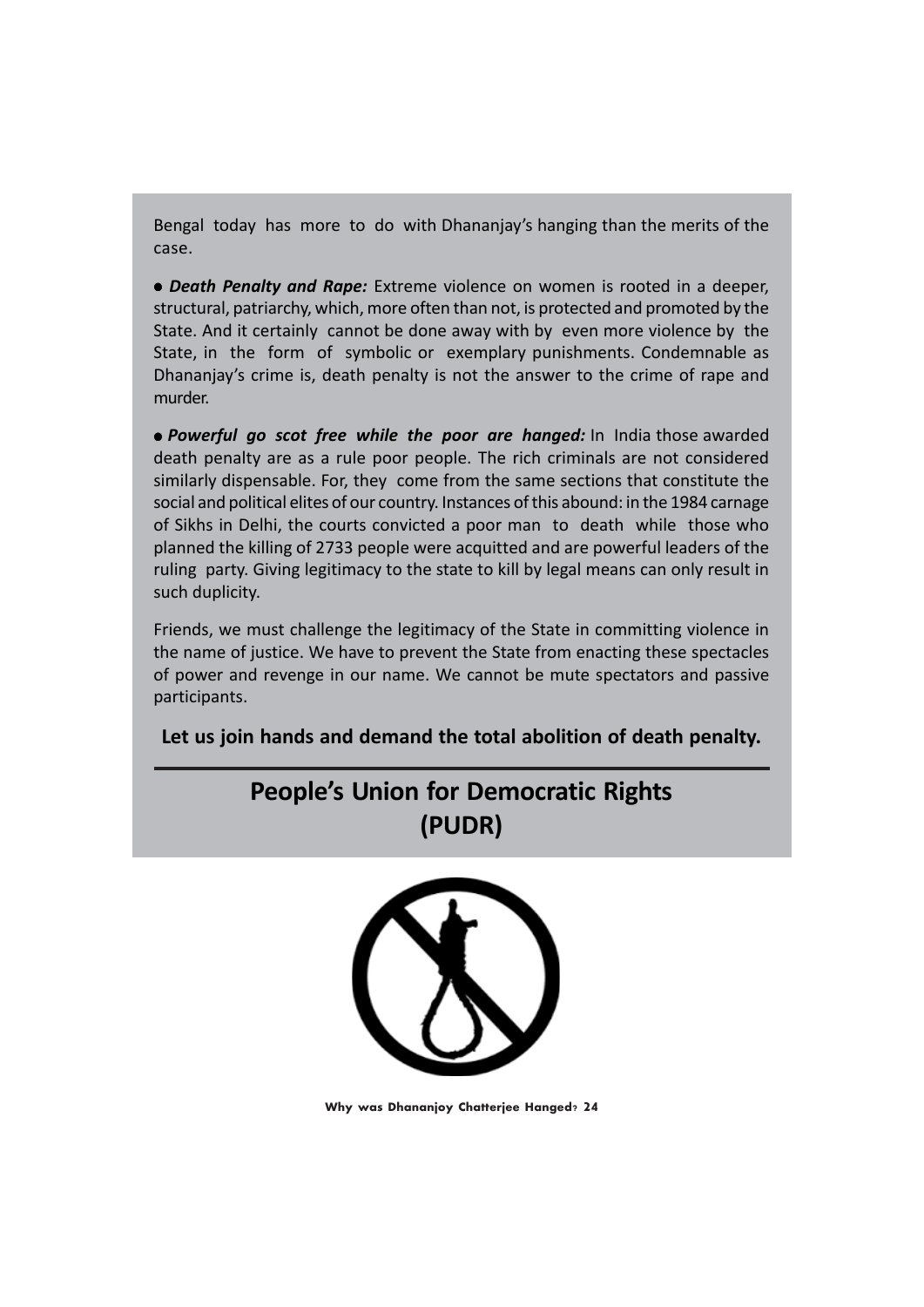## **Some Recent PUDR Reports**

- Crimes of Habit: A Report on Custodial Torture in Vijay Vihar Police Station, April, 2014
- In the name of Science and Public Health: Concerns about the Safety of Pentavalent Vaccine, April, 2014
- War and the Lightness of Being Adivasi: Security camps and villages in Bijapur, Chhattisgarh, February, 2015
- : **MARCH**, March, 2015
- Tailor- made Lives: Accidents and Discontent among the Garment Industry Workers in Udyog Vihar, Haryana June, 2015
- :, July, 2015
- Banned and Damned: SIMI's Saga with UAPA Tribunals July, 2015
- : , August, 2015

Besides these, many older reports are also in stock. For copies, contact: Dr. Moushumi Basu, A-6/1, Aditi Apartments, D Block, Janakpuri, New Delhi: 1100058 You can check *pudr@pudr.org* for soft copies of out of print publications dating back to 1977.